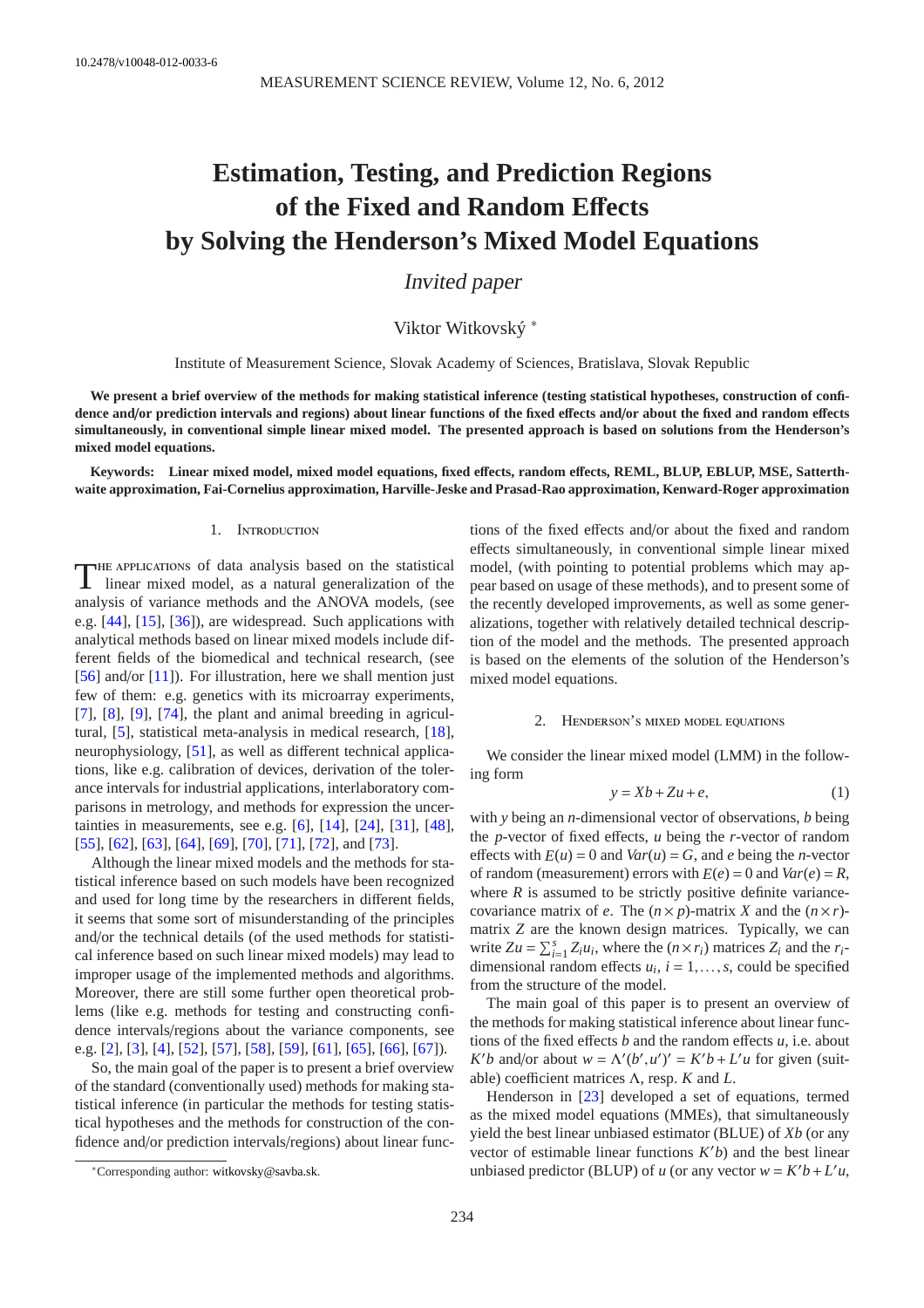provided  $K'b$  is estimable), under the assumption that the covariance structure is known.

The MMEs were derived based on the normality assumptions, i.e.  $u \sim N(0, G)$ ,  $e \sim N(0, R)$ , with  $Cov(u, e) = 0$ , for known variance-covariance matrices *G* and *R*. Thus, the joint probability density function (pdf) of the random vector  $(y', u')'$  is given as

$$
f(y, u) = f(y|u) f(u)
$$
  
\n
$$
\frac{1}{(2\pi)^{n/2} |R|^{1/2}} \exp \left\{-\frac{1}{2} (y - Xb - Zu)' R^{-1} (y - Xb - Zu) \right\}
$$
  
\n
$$
\times \frac{1}{(2\pi)^{r/2} |G|^{1/2}} \exp \left\{-\frac{1}{2} u' G^{-1} u \right\}.
$$
 (2)

By solving the ML equations for *b* and *u*, i.e.

$$
\frac{\partial f(y, u)}{\partial b} = 0, \qquad \frac{\partial f(y, u)}{\partial u} = 0 \tag{3}
$$

we get the MMEs in the following form

$$
\begin{pmatrix} X'R^{-1}X & X'R^{-1}Z \\ Z'R^{-1}X & Z'R^{-1}Z + G^{-1} \end{pmatrix} \begin{pmatrix} \tilde{b} \\ \tilde{u} \end{pmatrix} = \begin{pmatrix} X'R^{-1}y \\ Z'R^{-1}y \end{pmatrix}.
$$
 (4)

The left-hand side matrix of [\(4\)](#page-1-0) will be termed as the Henderson's MME matrix, here denoted by *H*, i.e.

<span id="page-1-1"></span>
$$
H = (X,Z)'R^{-1}(X,Z) + (0,I_r)'G^{-1}(0,I_r),
$$
\n(5)

where by 0 we denote a zero matrix with suitable dimensions, here  $(r \times p)$ . Alternatively,

$$
\begin{pmatrix} X'R^{-1}X & X'R^{-1}ZG \\ Z'R^{-1}X & W^{-1} \end{pmatrix} \begin{pmatrix} \tilde{b} \\ \tilde{v} \end{pmatrix} = \begin{pmatrix} X'R^{-1}y \\ Z'R^{-1}y \end{pmatrix}.
$$
 (6)

where  $W = (I + Z'R^{-1}ZG)^{-1}$ . Notice, that based on [\(6\)](#page-1-1), there is no need to restrict the variance-covariance matrix *G* to be strictly positive definite. This version of MMEs is preferred for numerical evaluations, if *G* can be a bad conditioned matrix.

Given the variance-covariance matrices *G* and *R*, let us denote as *C* the following matrix of coefficients

<span id="page-1-3"></span>
$$
C = \begin{pmatrix} C_{11} & C_{12} \\ C_{21} & C_{22} \end{pmatrix}
$$
  
= 
$$
\begin{pmatrix} X'R^{-1}X & X'R^{-1}Z \\ Z'R^{-1}X & Z'R^{-1}Z+G^{-1} \end{pmatrix}
$$
  
= 
$$
\begin{pmatrix} I_p & 0 \\ 0 & G \end{pmatrix} \begin{pmatrix} X'R^{-1}X & X'R^{-1}ZG \\ Z'R^{-1}X & W^{-1} \end{pmatrix}^-, \qquad (7)
$$

where by  $A^-$  we denote any *g*-inverse of the matrix  $A$ .

Let  $\tilde{b}$  and  $\tilde{u}$  be any solution to the MMEs [\(4\)](#page-1-0). Notice that based on  $\tilde{b}$  and  $\tilde{v}$ , the solutions from [\(6\)](#page-1-1), we can reconstruct  $\tilde{u}$ by  $\tilde{u} = G\tilde{v}$ . Then the BLUE of the vector of linear estimable functions of the fixed effects  $K/b$ , see e.g. [\[49\]](#page-14-21), is

$$
BLUE(K'b) = K'\left(X'V^{-1}X\right)^{-}X'V^{-1}y = K'\tilde{b},\tag{8}
$$

where  $K'$  is a  $(q \times p)$ -matrix of coefficients of the estimable linear function  $K'b$ , i.e.  $K = X'A$  for some matrix *A*, and  $V =$   $Z'GZ + R$ . The BLUP of the vector of linear functions of the fixed and random effects, say  $K'b + L'u$ , is

$$
BLUP(K'b + L'u) = BLUE(K'b)
$$
  
+L'GZ'V<sup>-1</sup>(y-BLUE(Xb)),  
= K'\tilde{b} + L'\tilde{u}, (9)

where  $L'$  is an arbitrary  $(q \times r)$ -matrix of coefficients, and  $BLUE(Xb) = X\tilde{b}$ .

Important properties of the solutions of the MMEs are summarized bellow, for more details see e.g. [\[38\]](#page-13-10):

- 1. In the class of linear unbiased predictors, BLUP maximizes the correlation between  $u$  and  $\tilde{u}$ .
- 2.  $K' \tilde{b}$  is BLUE of the set of estimable linear functions  $K'b$ .
- 3.  $E(u|\tilde{u}) = \tilde{u}$ .
- <span id="page-1-0"></span>4.  $\tilde{u}$  is unique.
- 5.  $K^{\prime}\tilde{b} + L^{\prime}\tilde{u}$  is BLUP of  $K^{\prime}b + L^{\prime}u$  provided that  $K^{\prime}b$  is estimable.
- 6.  $Var(K'\tilde{b}) = K'C_{11}K$ .
- 7.  $Var(K'\tilde{b} + L'\tilde{u}) = K'C_{11}K + L'(G C_{22})L$ .

8. 
$$
Var((K'\tilde{b}+L'\tilde{u})-(K'b+L'u)) = (K', L')C(K', L')'
$$
.

- 9.  $Cov(K' \tilde{b}, \tilde{u}') = 0.$
- 10.  $Cov(K'\tilde{b}, u') = -K'C_{12}.$
- 11.  $Cov(K'\tilde{b}, u' \tilde{u}') = -K'C_{12}.$
- 12.  $Var(\tilde{u}) = Cov(\tilde{u}, u') = G C_{22}$ .
- 13. *Var*( $\tilde{u} u$ ) =  $C_{22}$ .

In this paper we shall consider only a special form of the model  $(1)$  — a conventional simple LMM with normally distributed errors and random effects. That is, we shall assume mutually uncorrelated (independent) normally distributed random effects  $u_1, \ldots, u_s$  and *e* with  $E(u_i) = 0$  for  $i = 1, \ldots, r$ ,  $E(e) = 0$ ,  $Cov(u_i, u_j) = 0$  for  $i \neq j$ , and  $Cov(u_i, e) = 0$  for all  $i = 1, ..., s$ . Further, we shall assume  $Var(u_i) = \sigma_i^2 I_{r_i}$ ,  $i = 1, \ldots, s$ , with  $r = \sum_{i=1}^{s} r_i$ , and  $Var(e) = \sigma_{s+1}^2 I_n$ . Hence,

<span id="page-1-2"></span>
$$
E(y) = Xb, \text{ and } Var(y) = \sum_{i=1}^{s} \sigma_i^2 Z_i Z_i' + \sigma_{s+1}^2 I_n,
$$
 (10)

with  $\sigma^2 = (\sigma_1^2, ..., \sigma_s^2, \sigma_{s+1}^2)'$  being the vector of variance components with the parameter space specified by  $\sigma_i^2 \ge 0$  for  $i = 1, \ldots, s$ , and  $\sigma_{s+1}^2 > 0$ . However, in order to avoid possible technical and numerical problems, it is reasonable to assume that the true parameter  $\sigma^2 = (\sigma_1^2, \ldots, \sigma_s^2, \sigma_{s+1}^2)'$  is in the interior of this parameter space. So, here we shall assume that  $\sigma_i^2 > 0$  for  $i = 1, ..., s + 1$ ,

In other words, we shall assume  $y \sim N(Xb, V)$ , with  $V =$ *Var*(*y*) =  $ZGZ' + R$ , where *G* is  $(r \times r)$  diagonal matrix,  $G =$ *Var*(*u*) = diag( $\sigma_i^2 I_{r_i}$ ), and *R* is ( $n \times n$ ) diagonal matrix,  $R =$  $Var(e) = \sigma_{s+1}^2 I_n$ , with  $\sigma_i^2 > 0$  for  $i = 1, ..., s+1$ .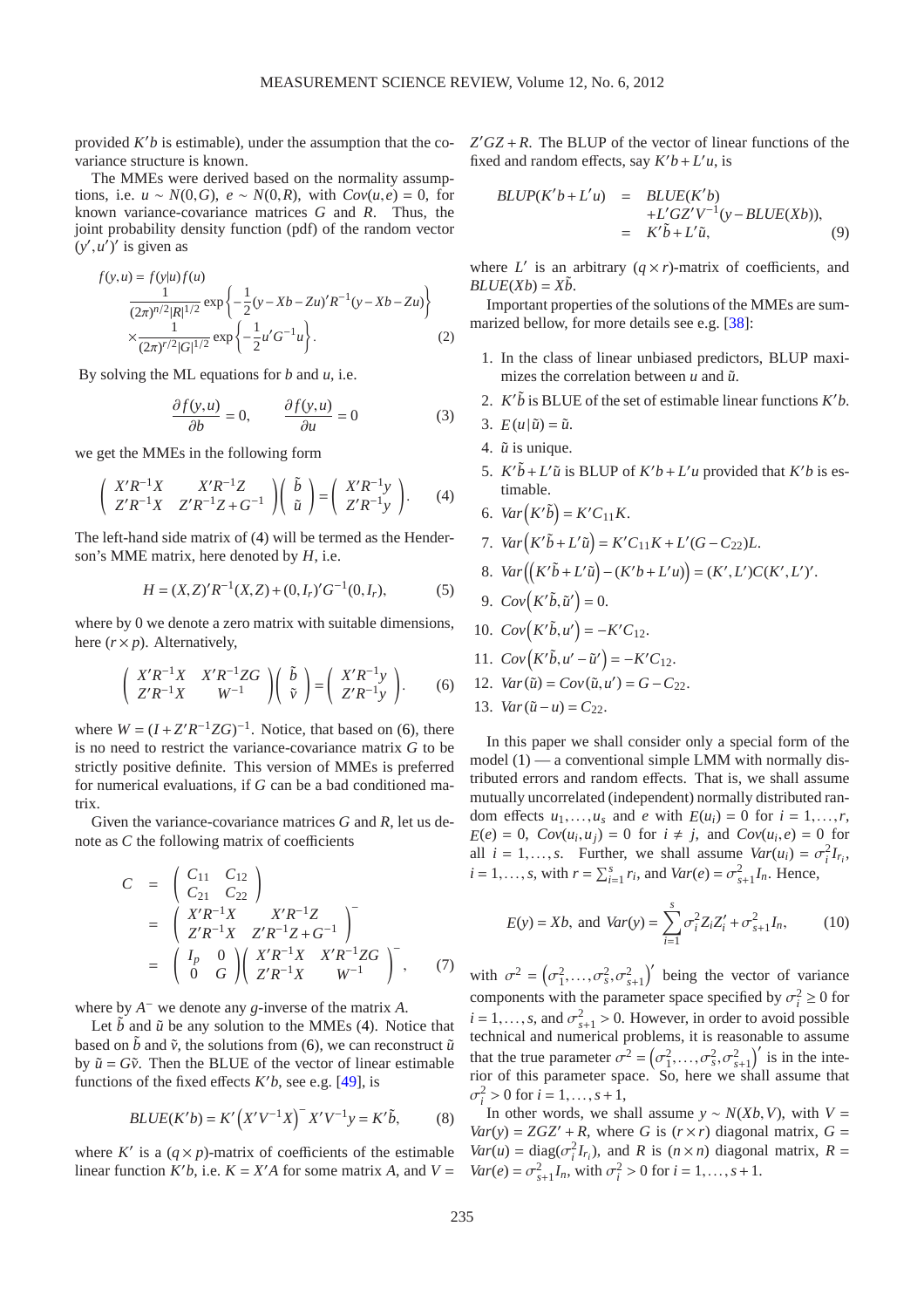If the variance components  $\sigma^2 = (\sigma_1^2, \ldots, \sigma_s^2, \sigma_{s+1}^2)'$  are unknown, they can be (and in general must be) estimated from the observed data by any reasonably effective and computationally efficient method, like e.g. by the methods based on moments (the minimum variance (norm) quadratic estimation) or the methods based on likelihood function (ML or REML).

There are several efficient implementations for estimation of the variance components in general LMMs. One method used to fit such LMMs is the expectation-maximization (EM) algorithm, see [\[34\]](#page-13-11), where the variance components are treated as unobserved nuisance parameters in the joint likelihood. Currently, such methods are implemented in the major statistical software packages SAS (Proc MIXED) and R (lme in the nlme library). In particular, Proc MIXED uses a ridgestabilized Newton-Raphson algorithm to optimize either a full (ML) or residual (REML) likelihood function, see also [\[45\]](#page-13-12), [\[35\]](#page-13-13), [\[60\]](#page-14-22), and [\[40\]](#page-13-14).

However, here we present a relatively simple method, based on repeated iterative solving of the MMEs, suggested by Searle, Casella and McCulloch in [\[49\]](#page-14-21). The elements of MMEs are used for setting up iterative procedures for simultaneous estimation of the variance components  $\sigma_1^2, \ldots, \sigma_s^2, \sigma_{s+1}^2$ and the empirical versions of the BLUE of *b* and the BLUP of  $u$ , in the simple LMM  $(10)$ .

The algorithm provides solution to the maximum likelihood (ML) or the restricted maximum likelihood (REML) equations for estimating variance components, see e.g. [\[17\]](#page-13-15), [\[39\]](#page-13-16), [\[19\]](#page-13-17), [\[32\]](#page-13-18), and [\[49\]](#page-14-21). The algorithm can be also used for estimation of the related Fisher information matrices for ML and/or REML estimators of the variance components (i.e. the inverse of the asymptotic variance-covariance matrix of the ML/REML estimators). Moreover, it can be also used for computing the minimum norm quadratic estimates MINQE(I) (realizations of the invariant minimum norm quadratic estimators) or the MINQE(U,I) (invariant and unbiased minimum norm quadratic estimators) of the variance components, for more details see e.g. [\[33\]](#page-13-19), [\[42\]](#page-13-20), and [\[43\]](#page-13-21).

The final solutions of such iterative procedure will be denoted by  $\hat{b}$ ,  $\hat{u} = (\hat{u}'_1, \dots, \hat{u}'_s)'$ , and  $\hat{\sigma}^2 = (\hat{\sigma}_1^2, \dots, \hat{\sigma}_{s+1}^2)'$ . Similarly, we shall use the adequate notation  $\hat{G}$ ,  $\hat{R}$ , and  $\hat{C}$  for the estimated versions of matrices *G*, *R*, and *C*. The solutions  $\hat{b}$ and  $\hat{u}$  satisfy the MMEs [\(4\)](#page-1-0) if the unknown matrices  $G$  and  $R$ are replaced by the estimated versions  $\hat{G}$  and  $\hat{R}$ . Finally, based on  $\hat{\sigma}^2$ , the important output of the algorithm is the estimated Fisher information matrix, say  $I_{ML}(\hat{\sigma}^2)$  or  $I_{REML}(\hat{\sigma}^2)$ , respectively. Consequently, it provides the estimated asymptotic variance-covariance matrix of the estimated variance components  $\hat{\sigma}^2$ , say  $\hat{\Sigma} = \left(I_{ML}(\hat{\sigma}^2)\right)^{-1}$  or  $\hat{\Sigma} = \left(I_{REML}(\hat{\sigma}^2)\right)^{-1}$ , provided that the inverses do exist. For detailed description of the algorithm see Section [B.](#page-11-0)

# 3. Standard methods for statistical inference on fixed and random effects

Here we consider the problem of making statistical inference about *q* linear functions of the fixed effects *b* and the random effects *u*, i.e. about  $\Lambda'(b', u')' = K'b + L'u$  where  $\Lambda$ is  $((p+r) \times q)$ -dimensional full-ranked matrix with estimable  $K'b$  (i.e.  $K = X'A$  for some matrix *A*).

Let  $\tilde{b}$  and  $\tilde{u}$  are the solutions of the MMEs [\(4\)](#page-1-0), so  $\tilde{w} =$  $\Lambda'(\tilde{b}', \tilde{u}')' = K'\tilde{b} + L'\tilde{u}$  is the best linear unbiased predictor (BLUP) of  $w = K'b + L'u$ . Then, according to the properties 6 and 8 of Section [2,](#page-0-1) the variance of  $K^{\prime}$ *b* and the mean squared error (MSE) of  $\tilde{w}$  are given by

<span id="page-2-0"></span>
$$
Var(K'\tilde{b}) = K'C_{11}K,
$$
\n(11)

and

<span id="page-2-1"></span>
$$
MSE(\tilde{w}) = E((\tilde{w} - w)(\tilde{w} - w)') = Var(\tilde{w} - w) = \Lambda' C \Lambda = M_{\tilde{w}}.
$$
 (12)

Notice that the MSE matrix of  $\tilde{w}$ ,  $M_{\tilde{w}}$ , functionally depends on the variance components  $\sigma^2 = (\sigma_1^2, \ldots, \sigma_s^2, \sigma_{s+1}^2)^T$ .

If the variance components  $\sigma^2 = (\sigma_1^2, ..., \sigma_s^2, \sigma_{s+1}^2)'$  are known, based on the model assumptions and from  $(11)$  and [\(12\)](#page-2-1), we trivially get the pivot, Wald-type statistic, useful for making statistical inference about *K* ′*b* (e.g. testing a null hypothesis  $H_0$ :  $K'b = K'b_0$  for some  $b_0$ ) and/or about the variable  $w = K'b + L'u$  with their exact (null) distribution:

$$
Q = (K'\tilde{b} - K'b_0)' (K'C_{11}K)^{-1} (K'\tilde{b} - K'b_0) \sim \chi_q^2, \quad (13)
$$

and

<span id="page-2-2"></span>
$$
Q = (\tilde{w} - w)' (\Lambda' C \Lambda)^{-1} (\tilde{w} - w) \sim \chi_q^2, \tag{14}
$$

where  $\chi_q^2$  denotes the chi-squared distribution with  $q =$ rank( $K'$ ) = rank( $\Lambda'$ ) degrees of freedom.

If the variance components are unknown and the estimated values  $\hat{\sigma}^2 = (\hat{\sigma}_1^2, ..., \hat{\sigma}_{s+1}^2)'$  are available together with  $\hat{C}$ , a commonly used test statistic for fixed effects hypothesis *H*<sup>0</sup> :  $K'b = K'b_0$ , is based on  $K' \hat{b}$  and  $\hat{C}_{11}$ :

$$
F = \frac{1}{q} (K' \hat{b} - K' b_0)' (K' \hat{C}_{11} K)^{-1} (K' \hat{b} - K' b_0), \quad (15)
$$

where  $K' \hat{b}$  denotes the empirical version of the best linear unbiased estimator  $K' \tilde{b}$  of  $K'b$  (i.e. version with the estimated variance-covariance components). Notice that  $C_{11}$  =  $(X'V^{-1}X)^{-}$ , see e.g. [\[49\]](#page-14-21) (Eqn. (55) p. 276), and consequently  $\hat{C}_{11} = (X'\hat{V}^{-1}X)^{-}$ , where  $\hat{V} = Z\hat{G}Z' + \hat{R}$ .

As a generalization, for making simultaneous statistical inference on the fixed as well as the random effects, i.e. on  $w = \Lambda'(b', u')'$  (e.g. construction of the prediction region) based on the empirical BLUP (EBLUP), i.e. the predictor  $\hat{w} = \Lambda'(\hat{b}', \hat{u}')'$  (where  $\hat{b}$  and  $\hat{u}$  are solutions of the MMEs with estimated  $\hat{R}$  and  $\hat{G}$ ), it is natural to consider the following statistic

<span id="page-2-3"></span>
$$
F = \frac{1}{q} (\hat{w} - w)' (\Lambda' \hat{C} \Lambda)^{-1} (\hat{w} - w), \qquad (16)
$$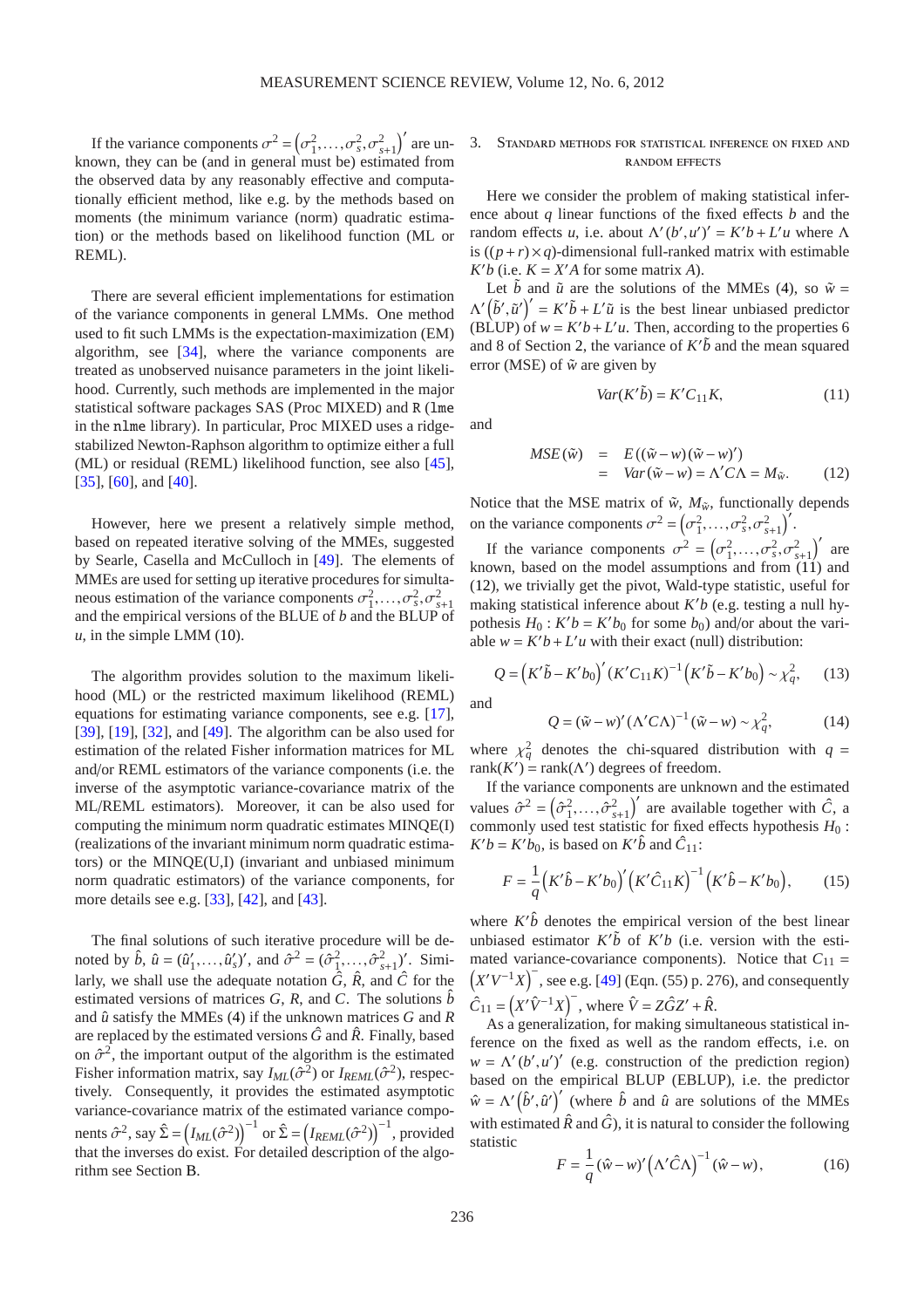where  $q$  is rank of the matrix  $\Lambda'$ .

As a special case, if *w* is a one-dimensional function given by  $w = \lambda^{i} (b', u')' = k'b + l'u$ , in analogy with [\(15\)](#page-2-2) and [\(16\)](#page-2-3), it is natural to consider the pivot statistic

<span id="page-3-0"></span>
$$
t = \frac{k'\hat{b} - k'b_0}{\sqrt{k'\hat{C}_{11}k}},\tag{17}
$$

and/or its generalization

<span id="page-3-1"></span>
$$
t = \frac{\hat{w} - w}{\sqrt{\lambda' \hat{C} \lambda}},\tag{18}
$$

where  $\hat{w} = \lambda'(\hat{b}', \hat{u}')'$  is the EBLUP of *w*.

The (null) distribution of the statistics [\(17\)](#page-3-0) and [\(18\)](#page-3-1) is commonly approximated by the Student's *t*-distribution with ν degrees of freedom (DF), estimated by applying the Satterthwaite's approximation. The (null) distribution of the statistics [\(15\)](#page-2-2) and [\(16\)](#page-2-3) is commonly approximated by the Fisher-Snedecor's *F*-distribution with  $v_1$  and  $v_2$  degrees of freedom, where  $v_1 = q$  and  $v_2$ , the denominator degrees of freedom (DDF), where  $v_2$  is typically estimated by a generalization of the Satterthwaite's method, as suggested e.g. by Fai and Cornelius in [\[13\]](#page-13-22), or alternatively, by applying moment based approximation for the *F*-distribution. The explicit expressions for DF and DDF estimators of [\(17\)](#page-3-0), [\(18\)](#page-3-1), [\(15\)](#page-2-2) and [\(16\)](#page-2-3) are given in Sections [3.1](#page-3-2) and [3.2.](#page-4-0)

#### <span id="page-3-2"></span>3.1. DF estimated by the Satterthwaite's method

Giesbrecht and Burns in [\[16\]](#page-13-23), (see also [\[37\]](#page-13-24), [\[12\]](#page-13-25), and [\[50\]](#page-14-23)), suggested to approximate the null distribution of the pivotal quantity [\(17\)](#page-3-0) by the Student's *t*-distribution with  $\hat{v}$  degrees of freedom (DF), where  $\hat{v}$  is the Satterthwaite's approx-imation<sup>[1](#page-3-3)</sup> of the (unknown) *v*, see [\[46\]](#page-13-26), [\[47\]](#page-13-27), i.e.

$$
t = \frac{k'\hat{b} - k'b_0}{\sqrt{k'\hat{C}_{11}k}} \sim t_{\hat{v}_k},\tag{19}
$$

with

$$
\hat{\nu}_k = \frac{2\left(k'\hat{C}_{11}k\right)^2}{\widehat{Var}\left(k'\hat{C}_{11}k\right)} \equiv \frac{2\left(k'\hat{C}_{11}k\right)^2}{\hat{g}_k'\hat{\Sigma}\hat{g}_k},\tag{20}
$$

where  $\widehat{Var}(k'\hat{C}_{11}k)$ the estimated value of  $Var(k'\hat{C}_{11}k)$ .

The suggested estimator of  $\widehat{Var}(k'\hat{C}_{11}k) \equiv \hat{g}'_k \hat{\Sigma} \hat{g}_k$  is based on the estimated version of the Taylor series expansion of the variance of the estimator  $k' \tilde{b}$  (BLUE), i.e.  $Var(k' \tilde{b}) =$ 

 $k'C_{11}k$ , with respect to the variance components  $\sigma^2 =$  $(\sigma_1^2, \ldots, \sigma_s^2, \sigma_{s+1}^2)$ . Here,  $\hat{\Sigma}$  is the estimated (asymptotic) variance-covariance matrix of the estimators (e.g. REML estimators) of the variance components  $\sigma^2$ , and  $\hat{g}_k$  is the estimated version (evaluated at the estimated values of the variance components  $\hat{\sigma}^2$ ) of the gradient  $g_k$  of  $k'C_{11}k$ , with respect to the variance components  $\sigma^2$ , i.e.

<span id="page-3-4"></span>
$$
g_k = \begin{pmatrix} \frac{\partial (k'C_{11}k)}{\partial \sigma_1^2} \\ \vdots \\ \frac{\partial (k'C_{11}k)}{\partial \sigma_s^2} \\ \frac{\partial (k'C_{11}k)}{\partial \sigma_{s+1}^2} \end{pmatrix} .
$$
 (21)

As a generalization of the approach by Giesbrecht and Burns, it is natural to consider similar approximation for the distribution of the pivotal quantity [\(18\)](#page-3-1), i.e.

$$
t = \frac{\hat{w} - w}{\sqrt{\lambda' \hat{C} \lambda}} \sim t_{\hat{v}_{\lambda}},
$$
 (22)

<span id="page-3-7"></span>with

$$
\hat{\nu}_{\lambda} = \frac{2(\lambda'\hat{C}\lambda)^2}{\overline{Var}(\lambda'\hat{C}\lambda)} \equiv \frac{2(\lambda'\hat{C}\lambda)^2}{\hat{g}_{\lambda}'\hat{\Sigma}\hat{g}_{\lambda}},
$$
(23)

where  $\hat{g}_{\lambda}$  is the estimated version of the gradient  $g_{\lambda}$  of  $MSE(\tilde{w}) = \lambda' C \lambda$  with respect to the variance components  $\sigma^2$ , defined by

<span id="page-3-5"></span>
$$
g_{\lambda} = \begin{pmatrix} \frac{\partial (\lambda' C \lambda)}{\partial \sigma_1^2} \\ \vdots \\ \frac{\partial (\lambda' C \lambda)}{\partial \sigma_s^2} \\ \frac{\partial (\lambda' C \lambda)}{\partial \sigma_{s+1}^2} \end{pmatrix} .
$$
 (24)

For more details on computing gradients of the  $MSE(\tilde{w})$  see Section [A.](#page-6-0)

Provided that the estimated matrix  $\hat{C}$  is available, e.g. as an output of the algorithm for estimating the variance components, the estimators  $\hat{g}_k$  and  $\hat{g}_\lambda$  of the gradients [\(21\)](#page-3-4) and [\(24\)](#page-3-5) could be evaluated, by using the elements of the estimated matrix  $\hat{C}$  (instead of  $C$ ).

For that, let us define  $\hat{\lambda} = \hat{C} \lambda$  and let  $\hat{\lambda}$  be decomposed into its subvectors such that  $\hat{\lambda} = (\hat{\lambda}'_0, \hat{\lambda}'_1, ..., \hat{\lambda}'_s)'$ , where  $\hat{\lambda}_0$  is pdimensional subvector, and  $\hat{\lambda}_i$ ,  $i = 1, \ldots, s$ , are  $r_i$ -dimensional subvectors of  $\lambda$ . Then, by using [\(78\)](#page-8-0) from Section [A.3,](#page-8-1) we get

<span id="page-3-6"></span>
$$
\hat{g}_{\lambda} = \begin{pmatrix} \frac{1}{(\hat{\sigma}_1^2)^2} \hat{\lambda}_1^{\prime} \hat{\lambda}_1 \\ \vdots \\ \frac{1}{(\hat{\sigma}_s^2)^2} \hat{\lambda}_s^{\prime} \hat{\lambda}_s \\ \frac{1}{(\hat{\sigma}_{s+1}^2)^2} \hat{\lambda}^{\prime} H_0 \hat{\lambda} \end{pmatrix},
$$
(25)

where  $H_0$  is given by

$$
H_0 = (X,Z)'(X,Z) = \begin{pmatrix} X'X & X'Z \\ Z'X & Z'Z \end{pmatrix}.
$$
 (26)

<span id="page-3-3"></span><sup>&</sup>lt;sup>1</sup>The Satterthwaite's approximation of the distribution of  $k' \hat{C}_{11} k$  is based on assumption that  $v(k'\hat{C}_{11}k)/\sigma^2 \sim \chi^2_v$  for some parameters  $\sigma^2$  and v. By comparing the first and the second moments of both random variables we get  $E(v(k'\hat{C}_{11}k)/\sigma^2) = v$  and  $Var(v(k'\hat{C}_{11}k)/\sigma^2) = 2v$ . From that we directly get  $\sigma^2 = E(k'\hat{C}_{11}k)$  and  $v = 2(E(k'\hat{C}_{11}k))^2 / Var(k'\hat{C}_{11}k)$ . As  $E(k'\hat{C}_{11}k)$  and  $Var(k'\hat{C}_{11}k)$  depend on unknown parameters they should be estimated. So, we get the natural estimator as  $\hat{v} = 2(k'\hat{C}_{11}k)/\widehat{Var}(k'\hat{C}_{11}k)$ .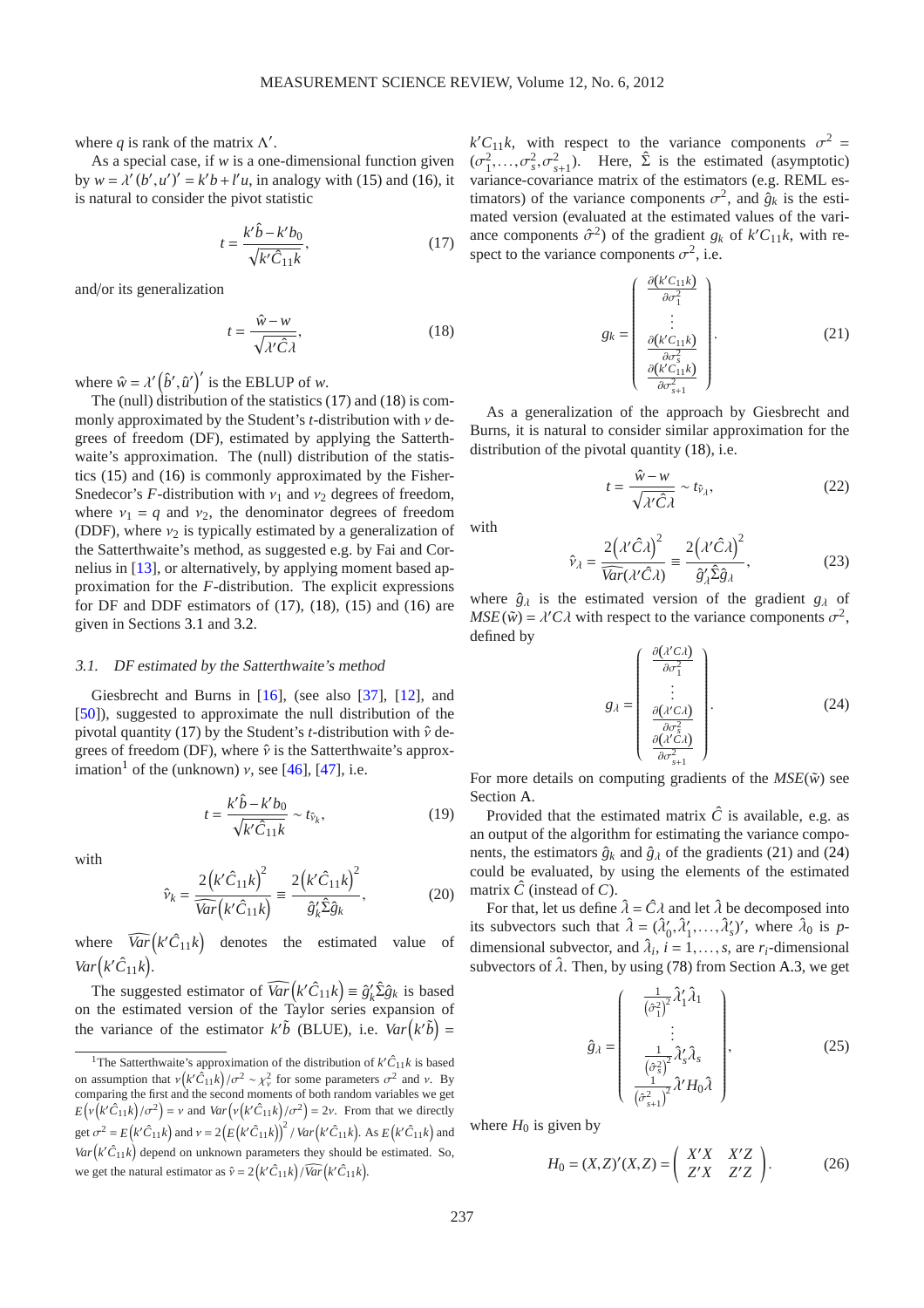Consequently, as  $k'b$  is a special case of  $\lambda'(b', u')' = k'b +$ *l'u* with  $\lambda = \lambda_{(k)} = (k', 0'_r)'$ , so we can use [\(25\)](#page-3-6) also for evaluation of  $\hat{g}_k$  by replacing  $\hat{\lambda}$  with  $\hat{\lambda}_{(k)} = \hat{C} \lambda_{(k)}$ .

## <span id="page-4-0"></span>3.2. DDF estimated by the Fai-Cornelius method

Fai and Cornelius in [\[13\]](#page-13-22) proposed a generalization of the Satterthwaite's method for multivariate linear functions of the fixed and random effects to approximate the (null) distribution of the statistic [\(15\)](#page-2-2) by the Fisher-Snedecor *F*-distribution with  $v_1 = q$  and  $v_2 = \hat{v}$ , i.e. with the estimated denominator degrees of freedom (DDF).

As a straightforward generalization of the Fai-Cornelius approach, it is natural to approximate the distribution of the *F*-statistic [\(16\)](#page-2-3), based on the multivariate function  $w =$  $\Lambda'(b', u')' = K'b + L'u$  and its empirical predictor  $\hat{w} = K'\hat{b} + L'u$ *L*<sup>'</sup> $\hat{u}$ , by the Fisher-Snedecor *F*-distribution with  $v_1 = q$  and  $v_2 = \hat{v}$  degrees of freedom, where where

$$
\hat{\nu} = \frac{2\hat{E}}{\hat{E} - q},\tag{27}
$$

with

$$
\hat{E} = \sum_{i=1}^{q} \frac{\hat{v}_i}{\hat{v}_i - 2} \mathbf{1}_{\{\hat{v}_i > 2\}}.
$$
\n(28)

Here,  $1_{\{\cdot\}}$  denotes the indicator function and  $\hat{v}_i$ , for  $i = 1, \ldots, q$ , are the degrees of freedom, estimated by the Satterthwaite's method [\(23\)](#page-3-7), of the *t*-statistics [\(18\)](#page-3-1) for  $\hat{w}_i = \hat{\lambda}'_i (\hat{b}', \hat{u}')'$ , where  $\hat{\lambda}_i$ ,  $i = 1, \dots, q$ , are the columns of the matrix  $\hat{\Lambda}_{FC}$  given by

$$
\hat{\Lambda}_{FC} = \Lambda \hat{U},\tag{29}
$$

and  $\hat{U}$  denotes the unitary matrix of a spectral decomposition of a matrix Λ ′*C*ˆΛ, i.e. such matrix that *U*ˆ ′Λ ′*C*ˆΛ*U*ˆ = *S*ˆ, where *S*ˆ is a diagonal matrix.

# 4. Statistical inference on fixed and random effects based on adjusted estimator of the MSE matrix of the **EBLUP**

As argued by Harville in [\[22\]](#page-13-28), usage of the MSE matrix of the BLUP  $\tilde{w}$ , say  $M_{\tilde{w}}$ , (or its estimated version, say  $M_{\tilde{w}}$ ), instead of the correct MSE matrix of the EBLUP  $\hat{w}$ , say  $M_{\hat{w}}$ , (or its estimated version, say  $M_{\hat{w}}$ ), is inadequate, as the estimator  $\widehat{M}_{\tilde{w}} = \Lambda' \hat{C} \Lambda$  can severely underestimate the true MSE of the EBLUP  $\hat{w}$ . As will be explained bellow, there are two main sources of such bias. For a comprehensive discussion on the problem and proposed solutions see also [\[27\]](#page-13-29), [\[28\]](#page-13-30), [\[20\]](#page-13-31), [\[25\]](#page-13-32), [\[41\]](#page-13-33), [\[21\]](#page-13-34), [\[26\]](#page-13-35), [\[50\]](#page-14-23), [\[53\]](#page-14-24), [\[54\]](#page-14-25), [\[10\]](#page-13-36), [\[29\]](#page-13-37), [\[30\]](#page-13-38), and [\[1\]](#page-12-7).

# 4.1. Decomposition of the EBLUP prediction error and its **MSE**

The first source of the bias can be observed if we decompose the prediction error of the EBLUP  $\hat{w}$ . In particular,

$$
(\hat{w} - w) = (\tilde{w} - w) + (\hat{w} - \tilde{w}),
$$
\n(30)

and consequently, based on unbiasedness of EBLUP and its independence on BLUP, see  $[27]$ ,  $[28]$ ,  $[20]$ , and  $[21]$ , we get the MSE matrix of  $\hat{w}$  in the form

$$
M_{\hat{w}} = M_{\tilde{w}} + M_{\delta \hat{w}},\tag{31}
$$

where  $M_{\delta \hat{w}} = E((\hat{w} - \tilde{w})(\hat{w} - \tilde{w})') = Var(\hat{w} - \tilde{w})$ , and thus,  $M_{\hat{w}} \geq M_{\tilde{w}}$ .

The MSE of the first component of the prediction error,  $M_{\tilde{w}}$ , is given by [\(12\)](#page-2-1). The MSE of the second component of the prediction error,  $M_{\delta \hat{w}}$ , is not expressible in closed form, except for very simple special cases. Kackar and Harville in [\[28\]](#page-13-30), see also [\[29\]](#page-13-37) and [\[30\]](#page-13-38), suggested approximation of  $M_{\delta \hat{w}}$ based on first-order Taylor series approximation. In particular, a Taylor series expansion for  $\hat{w} - \tilde{w}$  in  $\hat{\sigma}^2 = (\hat{\sigma}_1^2, \dots, \hat{\sigma}_s^2, \hat{\sigma}_{s+1}^2)'$ , as e.g. REML, about  $\sigma^2 = (\sigma_1^2, \ldots, \sigma_s^2, \sigma_{s+1}^2)'$ , gives approximation

$$
(\hat{w} - \tilde{w}) \approx (\tilde{w} - \tilde{w}) + \sum_{i=1}^{s+1} \frac{\partial \tilde{w}}{\partial \sigma_i^2} \left(\hat{\sigma}_i^2 - \sigma_i^2\right)
$$
  
+ 
$$
\frac{1}{2} \sum_{i=1}^{s+1} \sum_{j=1}^{s+1} \frac{\partial^2 \tilde{w}}{\partial \sigma_i^2 \sigma_j^2} \left(\hat{\sigma}_i^2 - \sigma_i^2\right) \left(\hat{\sigma}_j^2 - \sigma_j^2\right). (32)
$$

Then taking expectation of the square of the first-order term, and using the results in [\[28\]](#page-13-30) and [\[21\]](#page-13-34), we get the first-order approximation  $\dot{M}_{\delta \hat{w}}$  of  $M_{\delta \hat{w}}$  as

<span id="page-4-3"></span>
$$
\dot{M}_{\delta\hat{w}} = E\left(\frac{\partial \tilde{w}}{\partial \sigma^2} \Sigma \frac{\partial \tilde{w}'}{\partial \sigma^2}\right)
$$
\n
$$
= \sum_{i=1}^{s+1} \sum_{j=1}^{s+1} \Sigma_{ij} E\left(\frac{\partial \tilde{w}}{\partial \sigma_i^2} \frac{\partial \tilde{w}'}{\partial \sigma_i^2}\right)
$$
\n
$$
= \sum_{i=1}^{s+1} \sum_{j=1}^{s+1} \Sigma_{ij} Cov\left(\frac{\partial (\tilde{w} - w)}{\partial \sigma_i^2}, \frac{\partial (\tilde{w} - w)}{\partial \sigma_i^2}\right), \quad (33)
$$

where  $\Sigma_{ij}$  are elements of the variance-covariance matrix  $\Sigma$  of the estimator  $\hat{\sigma}^2$ .

For derivation of the approximation of  $\dot{M}_{\delta \hat{w}}$  see Section [A.4.](#page-8-2) The second component of the EBLUP's MSE matrix  $M_{\delta \hat{w}}$  in the simple LMM [\(10\)](#page-1-2) can be approximated by

$$
\dot{M}_{\delta \hat{w}} = \sum_{i=1}^{s+1} \sum_{j=1}^{s+1} \Sigma_{ij} C_{ij}.
$$
 (34)

<span id="page-4-2"></span>where  $\mathbb{C}_{i,j}$ ,  $i, j = 1, \ldots, s+1$ , are given by [\(87\)](#page-9-0), or alternatively by

$$
\dot{M}_{\delta\hat{w}} = -\frac{1}{2} \sum_{i=1}^{s+1} \sum_{j=1}^{s+1} \Sigma_{ij} M_{\tilde{w}}^{(i,j)},\tag{35}
$$

where the matrices  $M_{\tilde{w}}^{(i,j)}$  $w_{\tilde{w}}^{(l,1)}$  are given by [\(79\)](#page-8-3), [\(80\)](#page-8-4), [\(81\)](#page-8-5), and [\(82\)](#page-8-6).

Consequently, we get the approximation  $\dot{M}_{\hat{w}}$  of the EBLUP's MSE matrix  $M_{\hat{w}}$  in the form

<span id="page-4-1"></span>
$$
\dot{M}_{\hat{w}} = M_{\tilde{w}} + \dot{M}_{\delta \hat{w}}
$$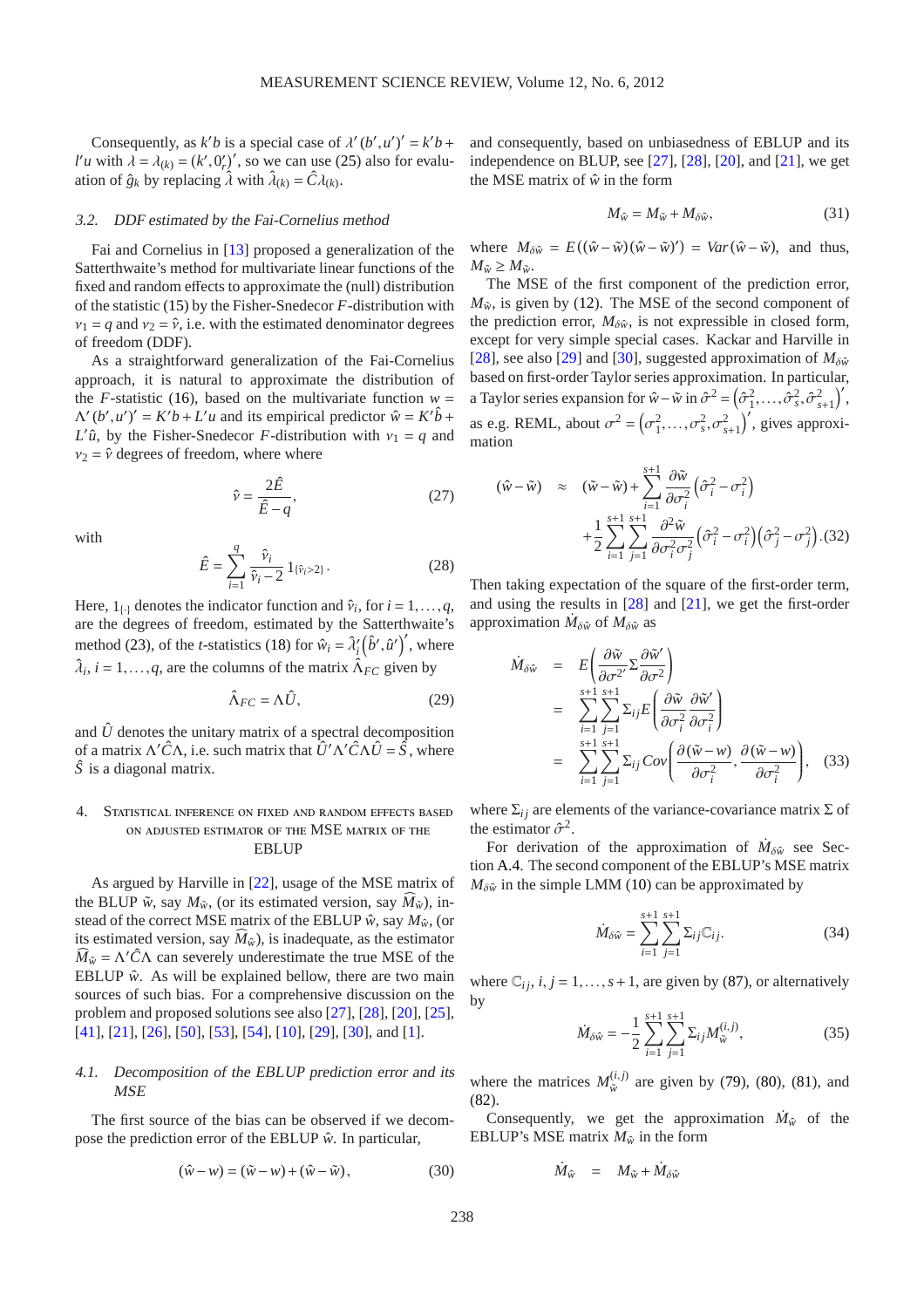$$
= M_{\tilde{w}} + \sum_{i=1}^{s+1} \sum_{j=1}^{s+1} \Sigma_{ij} \mathbb{C}_{ij}
$$
  
\n
$$
\equiv M_{\tilde{w}} - \frac{1}{2} \sum_{i=1}^{s+1} \sum_{j=1}^{s+1} \Sigma_{ij} M_{\tilde{w}}^{(i,j)},
$$
(36)

where  $\Sigma_{ij}$  are elements of the variance-covariance matrix of the REML estimator  $\hat{\sigma}^2$ , and  $M_{\tilde{w}}^{(i,j)}$  $\hat{w}^{(l,j)}$  represent the second partial derivatives of the BLUP's MSE matrix  $M_{\tilde{w}}$  with respect to the variance components  $\sigma_i^2$  and  $\sigma_j^2$ ,  $i, j = 1, ..., s + 1$ , in simple LMM  $(10)$ .

# 4.2. Bias-corrected estimator of the EBLUP's MSE matrix  $M_{\hat{w}}$

As the EBLUP's MSE matrix  $M_{\hat{w}}$ , as well as its approximation  $\dot{M}_{\hat{w}}$  (which is a function of  $\Sigma$ ), depend on the unknown variance components  $\sigma^2 = (\sigma_1^2, ..., \sigma_{s+1}^2)'$ , for further applications it is necessary to use its estimator, say  $\dot{M}_{\hat{w}}$ . A natural option for such estimator would be

<span id="page-5-0"></span>
$$
\widehat{M}_{\hat{w}} = \widehat{M}_{\tilde{w}} + \widehat{M}_{\delta \hat{w}},\tag{37}
$$

i.e. by using [\(36\)](#page-4-1), where the true (unknown) vector of variance components  $\sigma^2$  is replaced by its estimator  $\hat{\sigma}^2$ . Notice that  $\Sigma$ , the true variance-covariance matrix of the REML estimator  $\hat{\sigma}^2$  also depends on  $\sigma^2$ . So, the estimator [\(37\)](#page-5-0) functionally depends on  $\hat{\Sigma}_{ij}$ , the elements of estimated variance-covariance matrix  $\hat{\Sigma}$ .

Based on similar arguments as given by Alnosaier in [\[1\]](#page-12-7) for the special case of empirical BLUE of the fixed effects, we can assume that  $\dot{M}_{\delta \hat{w}}$  is approximately unbiased estimator of  $M_{\delta \hat{w}}$ , for another formal justification see also [\[41\]](#page-13-33) and [\[10\]](#page-13-36).

However, as pointed out by Harville and Jeske in [\[21\]](#page-13-34), Prasad and Rao in [\[41\]](#page-13-33), and in special case of fixed effects estimator by Kenward and Roger in [\[29\]](#page-13-37) and [\[30\]](#page-13-38), additional bias will appear if the estimator  $M_{\tilde{w}}$  is used as an estimators of the MSE matrix  $M_{\tilde{w}}$  in [\(37\)](#page-5-0). In order to show that, let us expand  $\widehat{M}_{\tilde{w}}$  in  $\hat{\sigma}^2$  about  $\sigma^2$ , and then take expectation of this approximation, so

<span id="page-5-1"></span>
$$
E(\widehat{M}_{\widetilde{w}}) \approx M_{\widetilde{w}} + \sum_{i=1}^{s+1} E(\hat{\sigma}_i^2 - \sigma_i^2) \frac{\partial M_{\widetilde{w}}}{\partial \sigma_i^2} + \frac{1}{2} \sum_{i=1}^{s+1} \sum_{j=1}^{s+1} E((\hat{\sigma}_i^2 - \sigma_i^2)(\hat{\sigma}_j^2 - \sigma_j^2)) \frac{\partial^2 M_{\widetilde{w}}}{\partial \sigma_i^2 \partial \sigma_j^2} \approx M_{\widetilde{w}} + \frac{1}{2} \sum_{i=1}^{s+1} \sum_{j=1}^{s+1} \Sigma_{ij} M_{\widetilde{w}}^{(i,j)} = M_{\widetilde{w}} - \dot{M}_{\delta \hat{w}},
$$
\n(38)

where we have assumed that the first-order term could be ignored, and  $\dot{M}_{\delta \hat{w}}$  is given by [\(35\)](#page-4-2). This could be informally justified by the assumption that  $\hat{\sigma}_i^2$  is approximately an unbiased estimator of  $\sigma_i^2$ , as was suggested in [\[29\]](#page-13-37). However, formal justification was provided by Alnosaier in [\[1\]](#page-12-7) and by

Kenward and Roger in [\[30\]](#page-13-38). Kenward and Roger derived Taylor series approximation for the bias of REML estimator, i.e.  $E(\hat{\sigma}_i^2 - \hat{\sigma}_i^2)$ , and proved that in linear mixed models with linear parametrization of the variance-covariance matrix  $V = Z' G Z + R$ , like e.g. in simple LMM [\(10\)](#page-1-2), its first-order approximation is equal to zero.

<span id="page-5-2"></span>Hence, by combining [\(37\)](#page-5-0) and [\(38\)](#page-5-1), we get the adjusted, bias-corrected estimator of the EBLUP's MSE matrix  $M_{\hat{w}}$ , given by

$$
\dot{M}_{\hat{w},A} = \widehat{M}_{\tilde{w}} + 2\dot{M}_{\delta\hat{w}}.\tag{39}
$$

The explicit form of the estimator [\(39\)](#page-5-2) in simple LMM [\(10\)](#page-1-2) is given by [\(92\)](#page-9-1) in Section [A.5.](#page-9-2)

# 4.3. Generalization of the Kenward-Roger method for statistical inference on fixed and random <sup>e</sup>ffects based on adjusted estimator of the MSE matrix of the EBLUP

For statistical inference about the vector of linear functions of fixed effects *K* ′*b* based on its empirical BLUE, Kenward and Roger suggested in [\[29\]](#page-13-37) to use the Wald-type statistic as a pivot, with adjusted covariance matrix of the empirical BLUE of the function *K* ′*b*.

Here we suggest to consider a generalization of the Kenward-Roger method for the inference about the vector of functions of fixed and random effects  $w = \Lambda'(b', u')'$  (which is useful for testing hypotheses about the fixed effects and for constructing the prediction regions for functions of the fixed and the random effects simultaneously), based on its EBLUP and the adjusted MSE matrix. For that we shall consider the Wald-type pivot *F*-statistic

<span id="page-5-3"></span>
$$
F = \frac{1}{q} (\hat{w} - w)' (\hat{M}_{\hat{w},A})^{-1} (\hat{w} - w),
$$
 (40)

where  $\dot{M}_{\hat{w},A}$  is given by [\(39\)](#page-5-2), or (in its explicit form) by [\(92\)](#page-9-1) from Section [A.5,](#page-9-2) respectively.

In accordance with  $[29]$  and  $[1]$ , we suggest to approximate the (null) distribution of the scaled Wald-type *F*-statistic [\(40\)](#page-5-3) by the Fisher-Snedecor *F*-distribution with *q* and ν degrees of freedom. In particular,

$$
\kappa F \stackrel{approx.}{\sim} F_{q,\nu},\tag{41}
$$

where the unknown parameters  $\kappa$  and  $\nu$  should be estimated from the data.

In analogy with derivation of the estimators presented by Alnosaier in [\[1\]](#page-12-7) for the fixed effects problem, here we suggest the following estimators of the scale  $\kappa$  and the denominator degrees of freedom ν:

$$
\hat{\kappa} = \frac{\hat{\nu}}{\hat{E}(\hat{\nu} - 2)},
$$
\n
$$
\hat{\nu} = 4 + \frac{2 + q}{q\hat{\nu} - 1},
$$
\n(42)

where

<span id="page-5-4"></span>
$$
\hat{\varrho} = \frac{\hat{V}}{2\hat{E}^2},
$$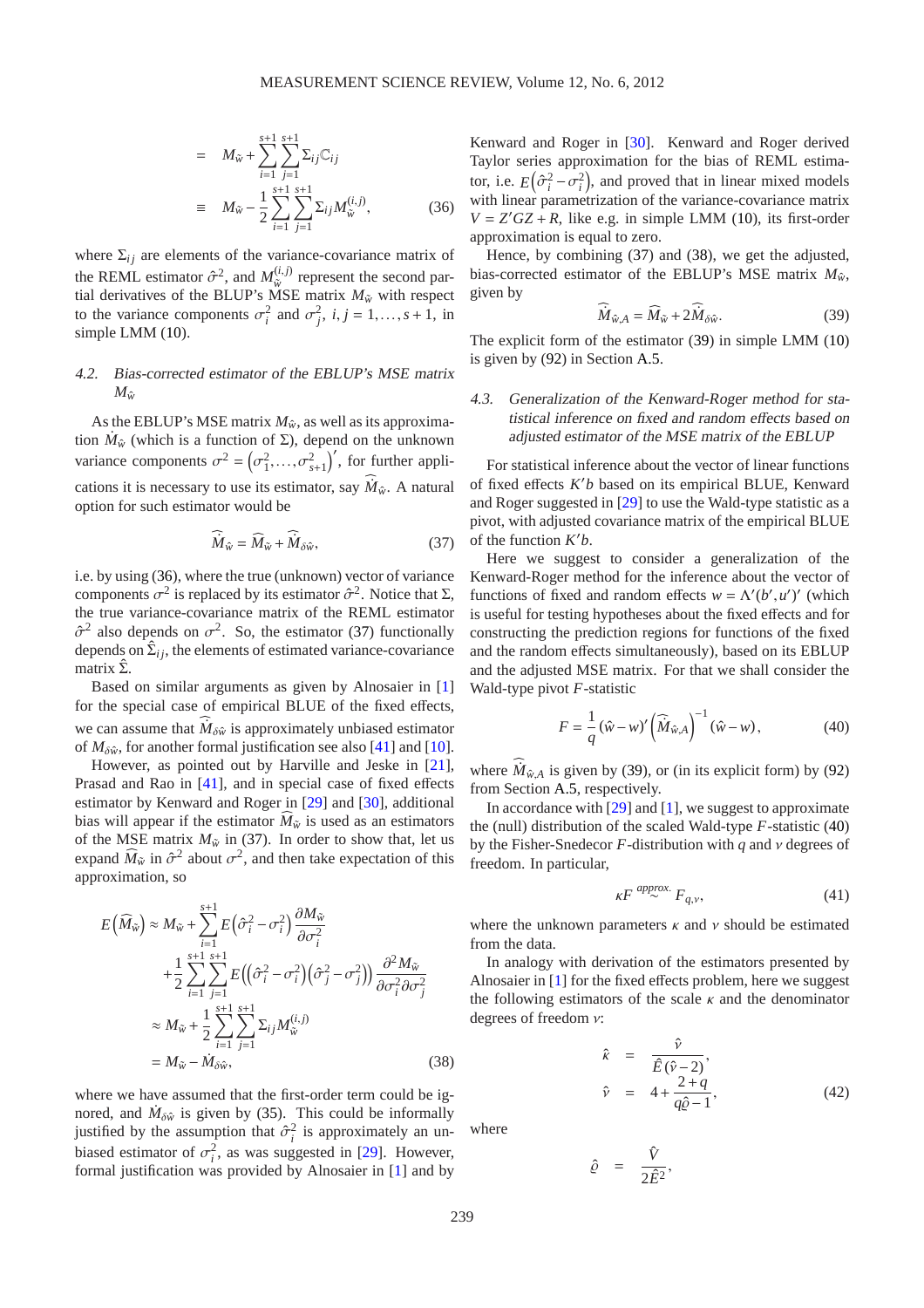$$
\hat{E} = 1 + \frac{\hat{A}_2}{q},
$$
\n
$$
\hat{V} = \frac{2}{q} (1 + \hat{B}),
$$
\n
$$
\hat{B} = \frac{1}{2q} (\hat{A}_1 + 6\hat{A}_2),
$$
\n(43)

and

<span id="page-6-1"></span>
$$
\hat{A}_1 = \sum_{i=1}^{s+1} \sum_{j=1}^{s+1} \hat{\Sigma}_{ij} \operatorname{tr} \left( \widehat{M}_{\widetilde{w}}^{-1} \widehat{M}_{\widetilde{w}}^{(i)} \right) \operatorname{tr} \left( \widehat{M}_{\widetilde{w}}^{-1} \widehat{M}_{\widetilde{w}}^{(j)} \right), \n\hat{A}_2 = \sum_{i=1}^{s+1} \sum_{j=1}^{s+1} \hat{\Sigma}_{ij} \operatorname{tr} \left( \widehat{M}_{\widetilde{w}}^{-1} \widehat{M}_{\widetilde{w}}^{(i)} \widehat{M}_{\widetilde{w}}^{-1} \widehat{M}_{\widetilde{w}}^{(j)} \right).
$$
\n(44)

By  $tr(A)$  we denote the trace of a matrix *A*, i.e.  $tr(A) =$  $\sum_i \sum_j A_{ij}$ ,  $\widehat{M}_{\tilde{w}} = \Lambda' \widehat{C} \Lambda$  denotes the estimated version of  $M_{\tilde{w}}$ , and  $\widehat{M}_{\tilde{w}}^{(i)}$ ,  $i = 1, ..., s + 1$ , denote the estimated versions of the first partial derivatives of  $M_{\tilde{w}}$ , defined by [\(78\)](#page-8-0). For more details and explicit forms of the estimators  $\hat{A}_1$  and  $\hat{A}_2$  see Section [A.6,](#page-9-3) [\(107\)](#page-10-0) and [\(108\)](#page-10-1).

In order to match the exact values for the scale  $\kappa$  and the denominator degrees of freedom  $\nu$  for testing hypothesis on fixed effects in two special cases, in particular in the balanced one-way ANOVA and the Hotelling *T* <sup>2</sup> models, Kenward and Roger in [\[29\]](#page-13-37) suggested the modified estimators  $\hat{\kappa}^*$  and  $\hat{\nu}^*$ , which can be analogically generalized and used to approximate the (null) distribution of the scaled Wald-type *F*-statistic [\(40\)](#page-5-3)

$$
\hat{\kappa}^* = \frac{\hat{\nu}^*}{\hat{E}^*(\hat{\nu}^* - 2)},
$$
\n
$$
\hat{\nu}^* = 4 + \frac{2+q}{q\hat{\nu}^* - 1},
$$
\n(45)

where

$$
\hat{\varrho}^* = \frac{\hat{V}^*}{2\hat{E}^{*2}},
$$
\n
$$
\hat{E}^* = \left(1 - \frac{\hat{A}_2}{q}\right)^{-1},
$$
\n
$$
\hat{V}^* = \frac{2}{q} \left(\frac{1 + c_1 \hat{B}}{(1 - c_2 \hat{B})^2 (1 - c_3 \hat{B})}\right),
$$
\n(46)

and

$$
c_1 = \frac{g}{3q+2(1-g)},
$$
  
\n
$$
c_2 = \frac{q-g}{3q+2(1-g)},
$$
  
\n
$$
c_3 = \frac{q-g+2}{3q+2(1-g)},
$$
  
\n
$$
g = \frac{(q+1)\hat{A}_1 - (q+4)\hat{A}_2}{(q+2)\hat{A}_2},
$$
\n(47)

with  $\hat{B}, \hat{A}_1, \hat{A}_2$  given by [\(43\)](#page-5-4) and [\(44\)](#page-6-1). For more details see Section 4 in [\[1\]](#page-12-7).

## 5. Conclusions

Here we have presented a brief overview of the conventionally used methods for making statistical inference about linear functions of the fixed effects and/or about the fixed and random effects simultaneously, in conventional simple linear mixed model, by using the elements of the solution of the Henderson's mixed model equations. Further, we have also presented some improvements, based on the adjusted MSE matrix of the EBLUP, as well as a generalization of the standard Kenward-Roger method (suggested for making statistical inference about the fixed effects) for derivation of the approximate distribution of the Wald-type pivot statistic, suggested for making statistical inference about the fixed and random effects simultaneously. Notice that this method for derivation of the approximate distribution of the Wald-type pivot statistic is not unique. As pointed out by Alnosaier in [\[1\]](#page-12-7), there are several other alternative solutions available, however, such modifications have not been considered here.

The presented (explicit) expressions are valid in the simple LMM defined by [\(10\)](#page-1-2). They are rather simple, and can be readily implemented in practically any (statistical) software environment. Based on the results presented in Section [A,](#page-6-0) it is straightforward to get explicit expressions also for the more general LMM with linear parametrization of the variancecovariance matrices *G* and *R*, provided that the REML of variance components and its estimated variance-covariance matrix is available. The situation with nonlinear parametrization of the matrices *G* and *R* requires more specific approach.

## 6. Acknowledgements

The work was supported by the Slovak Research and Development Agency, grant APVV-0096-10, and by the Scientific Grant Agency of the Ministry of Education of the Slovak Republic and the Slovak Academy of Sciences, grants VEGA 2/0038/12, 2/0019/10.

Valuable discussion and feedback from Barbora Arendacká, Francisco Carvalho, Augustyn Markiewicz, João T. Mexia, Roman Zmyślony, Tadeusz Caliński and Paweł Krajewski, during the research group meeting on *Su*ffi*cient and Optimal Statistical Procedures in Mixed Linear Model*, sponsored by the Stefan Banach International Mathematical Center, Bedlewo, Poland, November  $11-17$ , 2012, is gratefully acknowledged, as well as discussion on implementation of the Microsoft Excel version of the algorithm which is under development by Mohammad Ovais of Xepa Soul Pattinson (Malaysia).

#### **APPENDIX**

## <span id="page-6-0"></span>A. Derivatives of the MSE matrix with respect to the variance components

Here we shall assume that  $G^{-1}$ , the inverse of  $G = Var(u)$ , does exist, and thus we can use the MMEs as defined by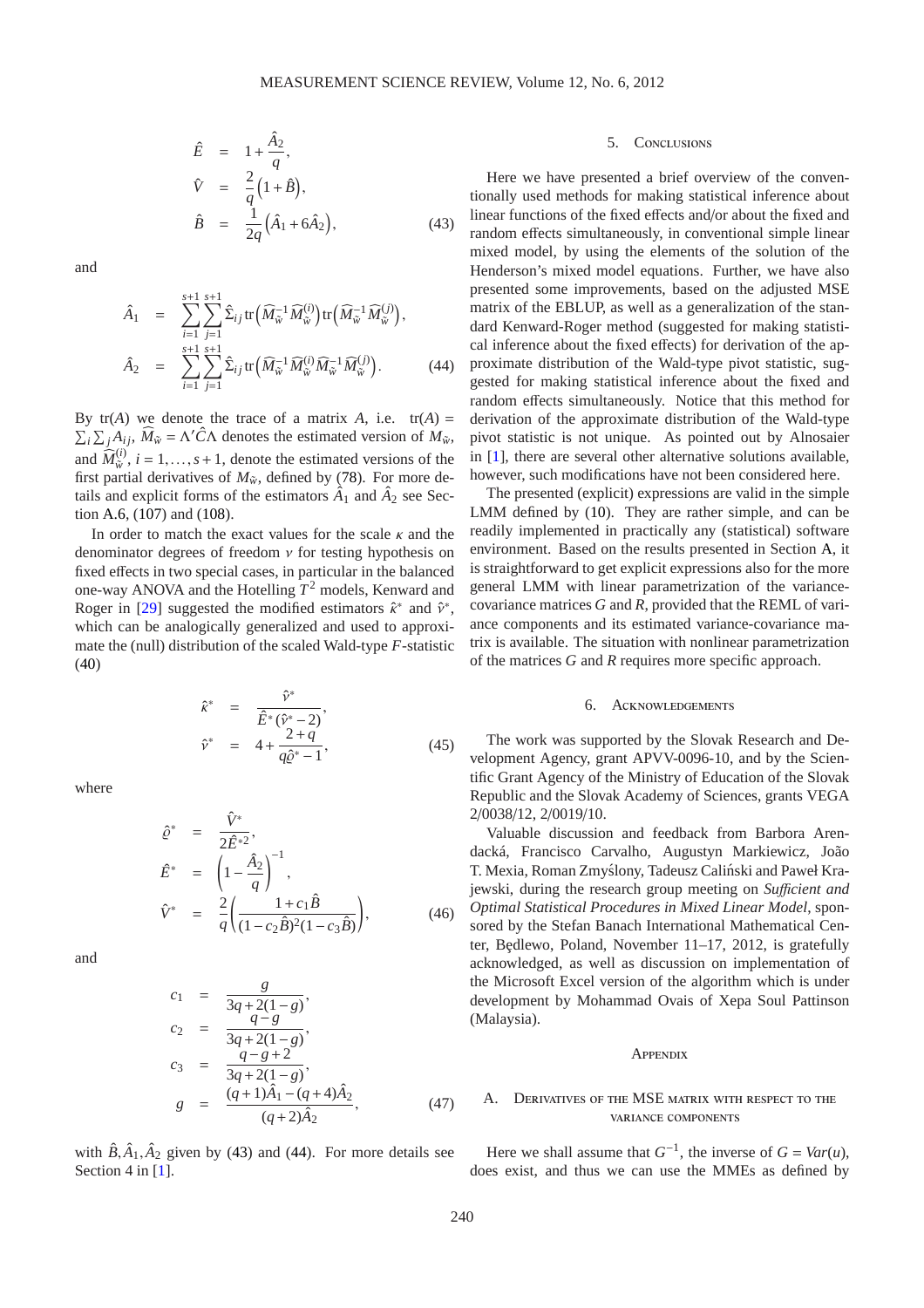[\(4\)](#page-1-0). Although the subsequent derivation of the derivatives of the matrix *C* is general, finally we shall consider only a special case, based on the covariance structure of the simple linear mixed model [\(10\)](#page-1-2), with the variance-covariance matrices of the following form:  $G = Var(u) = diag{\lbrace \sigma_i^2 I_{r_i} \rbrace}, i =$ 1,...,*s*, and  $R = Var(e) = \sigma_{s+1}^2 I_n$ , so  $V = Var(y) = ZGZ' + R =$  $\sum_{i=1}^{s} \sigma_i^2 Z_i Z_i' + \sigma_{s+1}^2 I_n.$ 

Moreover, as we consider methods for statistical inference for estimable linear functions  $w = \Lambda'(b', u')' = K'b + L'u$ , i.e. such that  $K = X'A$  for some matrix *A*, further we shall assume, without loss of generality, that the inverse of the MME matrix  $H$  (the matrix on the left-hand side of the equation  $(4)$ ) does exist, in particular we shall assume that the inverse of  $X'R^{-1}X$  does exist. Recall that

$$
H = (X,Z)'R^{-1}(X,Z) + (0,I_r)'G^{-1}(0,I_r),
$$
 (48)

and so,

<span id="page-7-2"></span>
$$
C = H^{-1} \quad \text{or} \quad H = C^{-1}, \tag{49}
$$

Further, we shall denote

<span id="page-7-5"></span>
$$
\Delta_0 = (0, I_r)'(0, I_r), \tag{50}
$$

$$
\Delta_i = \begin{pmatrix} 0, (0, \dots, I_{r_i}, \dots, 0) \\ 0 & 0 \\ 0 & \text{diag}_i \{I_{r_i}\} \end{pmatrix}, \qquad (51)
$$

$$
\Delta_{s+1} = (X,Z)'(X,Z) = H_0,\tag{52}
$$

for  $i = 1, ..., s$ , where  $\text{diag}_i\{I_{r_i}\}\$ is  $(r \times r)$ -matrix with its *i*-th diagonal block equal to *Ir<sup>i</sup>* , otherwise with zero elements.

Further, for arbitrary matrix *A* we shall denote its partial derivatives with respect to the components of a vector parameter  $\theta = (\theta_1, ..., \theta_{s+1})'$  as

$$
A^{(i)} = \frac{\partial A}{\partial \theta_i}, A^{(i,j)} = \frac{\partial^2 A}{\partial \theta_i \partial \theta_j}, A^{(i,j,k)} = \frac{\partial^3 A}{\partial \theta_i \partial \theta_j \partial \theta_k},
$$
(53)

for  $i, j, k = 1, \ldots, s + 1$ .

Here we shall derive explicit expressions for derivatives of the matrix *C*, i.e.  $C^{(i)}$ ,  $C^{(i,j)}$ , and  $C^{(i,j,k)}$ , which depend on the derivatives of the matrices *G* and *R*, i.e. on  $G^{(i)}$ ,  $G^{(i,j)}$ ,  $G^{(i,j,k)}$ , and  $R^{(i)}$ ,  $R^{(i,j)}$ , and  $R^{(i,j,k)}$ .

Recall that the derivative of  $A^{-1}$ , the inverse of a symmetric matrix *A*, with respect to some scalar parameter  $\theta$ , is given by

$$
\frac{\partial}{\partial \theta} A^{-1} = -A^{-1} \frac{\partial A}{\partial \theta} A^{-1},\tag{54}
$$

and the rule for computing the derivative of a symmetric matrix *ABA* with respect to some parameter  $\theta$  is

$$
\frac{\partial}{\partial \theta}ABA = AB\frac{\partial A}{\partial \theta} + \frac{\partial A}{\partial \theta}BA + A\frac{\partial B}{\partial \theta}A.
$$
 (55)

Let *A* be an inverse of a symmetric matrix *B*, i.e.  $A = B^{-1}$ . Then, based on [\(54\)](#page-7-0) and [\(55\)](#page-7-1), we define the following matrix operators:

$$
\mathcal{D}^{(i)}(A,B) = -AB^{(i)}A,\tag{56}
$$

$$
\mathcal{D}^{(i,j)}(A,B) = A\left(B^{(i)}AB^{(j)} + B^{(j)}AB^{(i)} - B^{(i,j)}\right)A,\tag{57}
$$

$$
\mathcal{D}^{(i,j,k)}(A,B) = -A\left(B^{(i)}AB^{(j)} + B^{(j)}AB^{(i)} - B^{(i,j)}\right)AB^{(k)}A
$$

$$
-AB^{(k)}A\left(B^{(i)}AB^{(j)} + B^{(j)}AB^{(i)} - B^{(i,j)}\right)A
$$

$$
+A\left(B^{(i)}AB^{(j,k)} + B^{(i,k)}AB^{(j)} + B^{(j)}AB^{(i,k)} + B^{(j,k)}AB^{(i)} - B^{(i)}AB^{(k)}AB^{(j)} - B^{(j)}AB^{(k)}AB^{(i)}A + B^{(i,j,k)}\right)A. \tag{58}
$$

From that we directly get

<span id="page-7-3"></span>
$$
C^{(i)} = \mathcal{D}^{(i)}(C, H) \n= -CH^{(i)}C, \nC^{(i,j)} = \mathcal{D}^{(i,j)}(C, H)
$$
\n(59)

$$
\begin{array}{rcl}\n(i,j) & = & \mathcal{D}^{(i,j)}(C,H) \\
& = & C\big(H^{(i)}CH^{(j)} + H^{(j)}CH^{(i)} - H^{(i,j)}\big)C,\quad (60)\n\end{array}
$$

$$
C^{(i,j,k)} = \mathcal{D}^{(i,j,k)}(C,H), \qquad (61)
$$

for *i*,  $j, k = 1, ..., s + 1$ ,

Further, based on [\(48\)](#page-7-2), we directly get the derivatives of the matrix *H*. For *i*,  $j, k = 1, \ldots, s$ 

$$
H^{(i)} = (0, I_r)'G^{-1(i)}(0, I_r), \qquad (62)
$$

$$
H^{(s+1)} = (X,Z)'R^{-1(s+1)}(X,Z), \tag{63}
$$

$$
H^{(i,j)} = (0, I_r)'G^{-1(i,j)}(0, I_r), \tag{64}
$$

$$
H^{(s+1,s+1)} = (X,Z)'R^{-1(s+1,s+1)}(X,Z),
$$
\n(65)  
\n
$$
H^{(i,j,k)} = (0,I_r)'G^{-1(i,j,k)}(0,I_r),
$$
\n(66)

$$
H^{(s+1,s+1,s+1)} = (X,Z)'R^{-1(s+1,s+1,s+1)}(X,Z), \quad (67)
$$

where

$$
G^{-1(i)} = \mathcal{D}^{(i)}(G^{-1}, G)
$$
  
\n
$$
G^{-1(i,j)} = \mathcal{D}^{(i,j)}(G^{-1}, G)
$$
  
\n
$$
G^{-1(i,j,k)} = \mathcal{D}^{(i,j,k)}(G^{-1}, G)
$$
  
\n
$$
R^{-1(s+1)} = \mathcal{D}^{(s+1)}(R^{-1}, R)
$$
  
\n
$$
R^{-1(s+1,s+1)} = \mathcal{D}^{(s+1,s+1)}(R^{-1}, R)
$$
  
\n
$$
R^{-1(s+1,s+1,s+1)} = \mathcal{D}^{(s+1,s+1,s+1)}(R^{-1}, R).
$$
 (68)

Notice that

$$
H^{(i,s+1)} = H^{(s+1,j)} = 0, \quad i, j \neq s+1 \tag{69}
$$
  

$$
H^{(i,j,k)} = 0, \tag{70}
$$

<span id="page-7-0"></span>whenever one index is equal to  $s + 1$  and some of the other indices is different from for  $s+1$ , for  $i, j, k = 1, \ldots, s+1$ .

## <span id="page-7-1"></span>A.1. Derivatives of the MME matrix *H* in simple LMM

In the simple LMM [\(10\)](#page-1-2), we get

<span id="page-7-4"></span>
$$
H^{(i)} = -\frac{1}{\left(\sigma_i^2\right)^2} \Delta_i, \tag{71}
$$

$$
H^{(i,i)} = \frac{2}{\left(\sigma_i^2\right)^3} \Delta_i, \tag{72}
$$

$$
H^{(i,i,i)} = -\frac{6}{\left(\sigma_i^2\right)^4} \Delta_i,\tag{73}
$$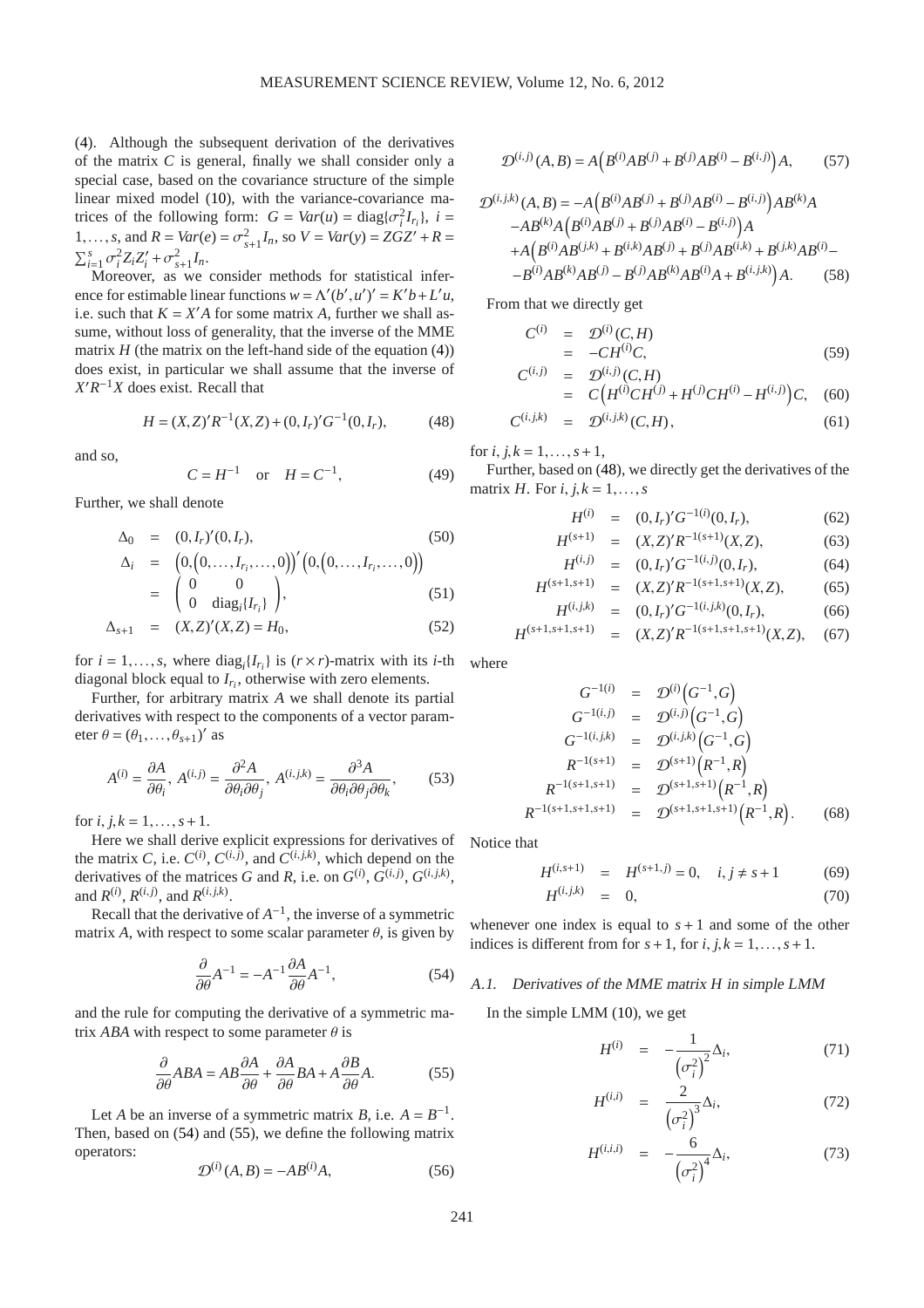<span id="page-8-7"></span>for  $i = 1, \ldots, s + 1$ . Notice that

$$
H^{(i,j)} = 0, \text{ and } H^{(i,j,k)} = 0,
$$
 (74)

for any combination of unequal indices  $i, j, k = 1, \ldots, s + 1$ .

## A.2. Derivatives of the MME matrix *C* in simple LMM

By combining [\(59\)](#page-7-3), [\(60\)](#page-7-3), [\(71\)](#page-7-4), [\(72\)](#page-7-4), and [\(74\)](#page-8-7), in simple LMM [\(10\)](#page-1-2), we directly get

$$
C^{(i)} = \frac{1}{\left(\sigma_i^2\right)^2} C \Delta_i C,\tag{75}
$$

$$
C^{(i,i)} = \frac{2}{\left(\sigma_i^2\right)^4} C \left(\Delta_i C \Delta_i - \sigma_i^2 \Delta_i\right) C, \tag{76}
$$

$$
C^{(i,j)} = \frac{1}{\left(\sigma_i^2 \sigma_j^2\right)^2} C\left(\Delta_i C \Delta_j + \Delta_j C \Delta_i\right) C, \ i \neq j, \quad (77)
$$

for  $i, j = 1, ..., s + 1$ .

The explicit expression for  $C^{(i,j,k)}$ , i.e. the third partial derivative of *C* for  $i, j, k = 1, \ldots, s + 1$ , is not presented here, however, it can be similarly evaluated based on  $(61)$ ,  $(71)$ , [\(72\)](#page-7-4), [\(73\)](#page-7-4), and [\(74\)](#page-8-7).

# <span id="page-8-1"></span>A.3. Derivatives of the MSE matrix  $M_{\tilde{w}}$  in simple LMM

Recall that  $M_{\tilde{w}}$ , the MSE matrix of the best linear unbiased predictor of *w*, is given by  $M_{\tilde{w}} = \Lambda' C \Lambda$ , where  $\Lambda$  is  $((p+r) \times$ *q*)-matrix of given coefficients.

Let  $\tilde{\Lambda}$  be a solution of a system of linear equations  $H\tilde{\Lambda} = \Lambda$ , i.e.  $\tilde{\Lambda} = C\Lambda$ , and let  $\tilde{\Lambda}$  be decomposed into blockmatrices such that  $\tilde{\Lambda} = (\tilde{\Lambda}'_0, \tilde{\Lambda}'_1, ..., \tilde{\Lambda}'_s)'$ , where  $\tilde{\Lambda}_0$  is  $(p \times q)$ dimensional block-matrix, and  $\tilde{\Lambda}_i$ ,  $i = 1, ..., s$ , are  $(r_i \times q)$ dimensional block-matrices of  $\tilde{\Lambda}$ . Similarly, let  $\{C\}_{ij}$  denote the  $(i, j)$ -th block<sup>[2](#page-8-8)</sup> of the matrix *C*, and let  $\{C\}_i$  denote the *i*-th row-block and  $\{C\}$ , the *i*-th column-block of the matrix *C*.

Then, based on the derivatives of the matrix *C*, we directly get the first partial derivatives of the MSE matrix  $M_{\tilde{w}}$  with respect to the variance components  $\sigma_1^2, \ldots, \sigma_s^2, \sigma_{s+1}^2$  as

<span id="page-8-0"></span>
$$
M_{\tilde{w}}^{(i)} = \frac{1}{\left(\sigma_i^2\right)^2} \tilde{\Lambda}' \Delta_i \tilde{\Lambda} = \frac{1}{\left(\sigma_i^2\right)^2} \tilde{\Lambda}'_i \tilde{\Lambda}_i, \ i = 1, \dots, s,
$$
  

$$
M_{\tilde{w}}^{(s+1)} = \frac{1}{\left(\sigma_{s+1}^2\right)^2} \tilde{\Lambda}' \Delta_{s+1} \tilde{\Lambda}, \tag{78}
$$

where the matrices  $\Delta_i$  are defined by [\(51\)](#page-7-5) and [\(52\)](#page-7-5). The second partial derivatives of  $M_{\tilde{w}}$  are given by:

<span id="page-8-3"></span>
$$
M_{\tilde{w}}^{(i,i)} = \frac{2}{(\sigma_i^2)^4} \tilde{\Lambda}' \Big(\Delta_i C \Delta_i - \sigma_i^2 \Delta_i\Big) \tilde{\Lambda}
$$

<span id="page-8-4"></span>
$$
= \frac{2}{\left(\sigma_i^2\right)^4} \left(\tilde{\Lambda}_i' \{C\}_{ii} \tilde{\Lambda}_i - \sigma_i^2 \tilde{\Lambda}_i' \tilde{\Lambda}_i\right), \tag{79}
$$

for  $i = 1, \ldots, s$ , and in for  $i = s + 1$  we get

$$
M_{\tilde{w}}^{(s+1,s+1)} = \frac{2}{(\sigma_{s+1}^2)^4} \tilde{\Lambda}' \left( \Delta_{s+1} C \Delta_{s+1} - \sigma_{s+1}^2 \Delta_{s+1} \right) \tilde{\Lambda}, \quad (80)
$$

Further,

<span id="page-8-5"></span>
$$
M_{\tilde{w}}^{(i,j)} = M_{\tilde{w}}^{(j,i)} = \frac{1}{\left(\sigma_i^2 \sigma_j^2\right)^2} \tilde{\Lambda}' \left(\Delta_i C \Delta_j + \Delta_j C \Delta_i\right) \tilde{\Lambda} = \frac{1}{\left(\sigma_i^2 \sigma_j^2\right)^2} \left(\tilde{\Lambda}'_i \{C\}_{ij} \tilde{\Lambda}_j + \tilde{\Lambda}'_j \{C\}_{ji} \tilde{\Lambda}_i\right), \quad (81)
$$

<span id="page-8-6"></span>
$$
M_{\tilde{w}}^{(i,s+1)} = M_{\tilde{w}}^{(s+1,i)}
$$
  
\n
$$
= \frac{1}{\left(\sigma_i^2 \sigma_{s+1}^2\right)^2} \tilde{\Lambda}' (\Delta_i C \Delta_{s+1} + \Delta_{s+1} C \Delta_i) \tilde{\Lambda},
$$
  
\n
$$
= \frac{1}{\left(\sigma_i^2 \sigma_{s+1}^2\right)^2} \left(\tilde{\Lambda}'_i \{C\}_i \Delta_{s+1} \tilde{\Lambda} + \tilde{\Lambda}' \Delta_{s+1} \{C\}_i \tilde{\Lambda}_i\right),
$$
 (82)

for  $i = 1, ..., s$ .

for  $i \neq j$ ,  $i, j = 1, \ldots, s$ , and

# <span id="page-8-2"></span>A.4. Approximation of the second component of the EBLUP's MSE matrix in simple LMM

According to [\(33\)](#page-4-3), let us define  $\dot{M}_{\delta \hat{w}}$  by

$$
\dot{M}_{\delta\hat{w}} = \sum_{i=1}^{s+1} \sum_{j=1}^{s+1} \Sigma_{ij} Cov\left(\frac{\partial(\tilde{w}-w)}{\partial \sigma_i^2}, \frac{\partial(\tilde{w}-w)}{\partial \sigma_i^2}\right),
$$
  
\n
$$
= \sum_{i=1}^{s+1} \sum_{j=1}^{s+1} \Sigma_{ij} C_{ij}
$$
(83)

where  $\Sigma_{ij}$  denote the elements of the variance-covariance matrix  $\Sigma$  of  $\hat{\sigma}^2$ . Then, by using

$$
\tilde{w} - w = \Lambda' C(X, Z)' R^{-1} (y - Xb) - \Lambda' (0, I_r)' u, \qquad (84)
$$

we get

$$
\frac{\partial(\tilde{w} - w)}{\partial \sigma_i^2} = -\Lambda' CH^{(i)}C(X, Z)'R^{-1}(y - Xb)
$$

$$
-\Lambda' C(X, Z)'R^{-1}R^{(i)}R^{-1}(y - Xb). \quad (85)
$$

and then, by taking the covariances of the vectors with  $i, j =$  $1, \ldots, s + 1$ , we get,

$$
\begin{aligned} \mathbb{C}_{ij} &= \Lambda' C \Bigg( H^{(i)} C(X,Z)' R^{-1} V R^{-1}(X,Z) C H^{(j)} \\ &+ H^{(i)} C(X,Z)' R^{-1} V R^{-1} R^{(j)} R^{-1}(X,Z) \\ &+ (X,Z)' R^{-1} R^{(i)} R^{-1} V R^{-1}(X,Z) C H^{(j)} \end{aligned}
$$

<span id="page-8-8"></span><sup>&</sup>lt;sup>2</sup>Notice that for *i*, *j* = 1,...,*s* the block {*C*}<sub>*ij*</sub> = {*C*<sub>22</sub>}*<sub><i>i*</sub><sub>*j*</sub>, i.e. it is the (*i*, *j*)-th block of the matrix *C*22, which can be, based on [\(7\)](#page-1-3), efficiently computed as  $C_{22} = \sigma_{s+1}^2 G \left( \sigma_{s+1}^2 I_r + MG \right)^{-1}$ , where  $M = Z'Z - Z'X(X'X)^{-1}X'Z$ .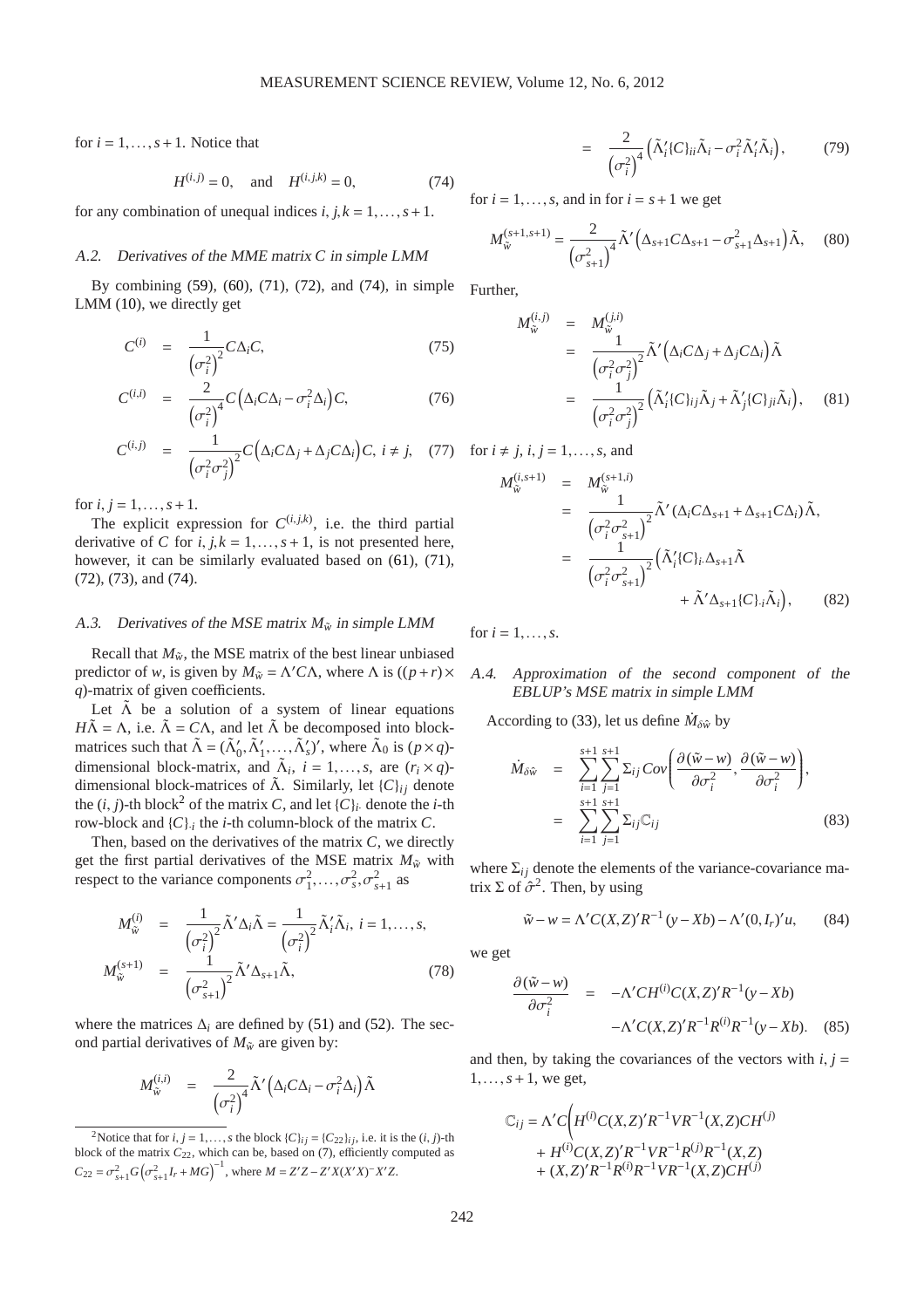+ 
$$
C(X,Z)'R^{-1}R^{(i)}R^{-1}VR^{-1}R^{(j)}R^{-1}(X,Z)
$$
 (86)

where  $V = ZGZ' + R$ .

Notice that in the simple LMM [\(10\)](#page-1-2) we have  $R^{(i)} = R^{(j)} = 0$ , for *i*, *j* = 1,...,*s*, and  $R^{(s+1)} = I_n$ . From that we get  $R^{-1}R^{(s+1)} =$  $R^{(s+1)}R^{-1} = R^{-1} = \frac{1}{2}$  $rac{1}{\sigma_{s+1}^2}I_n$ , and

<span id="page-9-0"></span>
$$
C_{i,j} = \frac{1}{(\sigma_i^2 \sigma_j^2)^2} \Lambda' C (\Delta_i C H_V C \Delta_j -1_{\{i=s+1\}} \sigma_{s+1}^2 H_V C \Delta_j - 1_{\{j=s+1\}} \sigma_{s+1}^2 \Delta_i C H_V +1_{\{i=j=s+1\}} (\sigma_{s+1}^2)^2 H_V C \Lambda,
$$
(87)

for  $i, j = 1, \ldots, s + 1$ , where  $1_{\{i=s+1\}}$ ,  $1_{\{j=s+1\}}$ ,  $1_{\{i=j=s+1\}}$  are the indicator functions, and  $H_V = (X,Z)'R^{-1}VR^{-1}(X,Z)$  fulfills the property

$$
CH_VC = \begin{pmatrix} C_{11} & 0 \\ 0 & G - C_{22} \end{pmatrix}.
$$
 (88)

Hence, the approximation of the second component of the EBLUP's MSE matrix, i.e.  $\dot{M}_{\delta \hat{w}}$ , in simple LMM is

$$
\dot{M}_{\delta \hat{w}} = \sum_{i=1}^{s+1} \sum_{j=1}^{s+1} \Sigma_{ij} C_{ij}.
$$
 (89)

with  $\mathbb{C}_{ij}$ ,  $i, j = 1, \ldots, s+1$ , given by [\(87\)](#page-9-0).

By recognizing that in simple LMM [\(10\)](#page-1-2) we have  $M_{\tilde{w}}^{(i,i)}$  $\frac{u^{(l,l)}}{\tilde{w}}$  =  $-2\mathbb{C}_{i,i}$  and  $M_{\tilde{w}}^{(i,j)}$  $w_{\tilde{w}}^{(i,j)} = -(\mathbb{C}_{i,j} + \mathbb{C}_{j,i}), i, j = 1, \ldots, s+1$ , see also [\[22\]](#page-13-28) eq. (4.6), we get the alternative expression for the approximation of the second component of the EBLUP's MSE matrix in simple LMM, given by

<span id="page-9-4"></span>
$$
\dot{M}_{\delta\hat{w}} = -\frac{1}{2} \sum_{i=1}^{s+1} \sum_{j=1}^{s+1} \Sigma_{ij} M_{\tilde{w}}^{(i,j)},\tag{90}
$$

where the matrices  $M_{\tilde{w}}^{(i,j)}$  $w_{\tilde{w}}^{(l,J)}$  are given by [\(79\)](#page-8-3), [\(80\)](#page-8-4), [\(81\)](#page-8-5), and [\(82\)](#page-8-6).

# <span id="page-9-2"></span>A.5. Bias-corrected estimator of the MSE matrix of EBLUP in simple LMM

In simple LMM [\(10\)](#page-1-2), the bias-corrected estimator of the MSE matrix of the empirical BLUP of  $w = \Lambda'(b', u')'$ , i.e.  $M_{\hat{w}}$ , is given (based on [\(39\)](#page-5-2) and [\(90\)](#page-9-4)), as

$$
\widehat{M}_{\hat{w},A} = \widehat{M}_{\tilde{w}} + 2\widehat{M}_{\delta\hat{w}} \n= \widehat{M}_{\tilde{w}} - \left( \sum_{i=1}^{s+1} \sum_{j=1}^{s+1} \widehat{\Sigma}_{ij} \widehat{M}_{\tilde{w}}^{(i,j)} \right),
$$
\n(91)

and in particular, by using  $\widehat{M}_{\tilde{w}} = \Lambda' \hat{C} \Lambda$  and [\(79\)](#page-8-3), [\(80\)](#page-8-4), [\(81\)](#page-8-5), and [\(82\)](#page-8-6), we get

<span id="page-9-1"></span>
$$
\widehat{\dot{M}}_{\hat{w},A} = \Lambda' \widehat{\Lambda} + \frac{4 \widehat{\Sigma}_{s+1,s+1}}{\left(\widehat{\sigma}_{s+1}^2\right)^4} \widehat{\Lambda}' \left(\widehat{\sigma}_{s+1}^2 H_0 - H_0 \widehat{C} H_0\right) \widehat{\Lambda}
$$

+ 
$$
\sum_{i=1}^{s} \frac{4\hat{\Sigma}_{ii}}{(\hat{\sigma}_i^2)^4} \left(\hat{\sigma}_i^2 \hat{\Lambda}_i' \hat{\Lambda}_i - \hat{\Lambda}_i' \{\hat{C}\}_{ii} \hat{\Lambda}_i\right)
$$
  
- 
$$
\sum_{i=1}^{s} \frac{4\hat{\Sigma}_{i,s+1}}{(\hat{\sigma}_i^2 \hat{\sigma}_{s+1}^2)^2} \left(\hat{\Lambda}_i' \{\hat{C}\}_{i} H_0 \hat{\Lambda} + \hat{\Lambda}' H_0 \{\hat{C}\}_{i} \hat{\Lambda}_i\right)
$$
  
- 
$$
\sum_{i
$$

where  $\hat{\Lambda} = \hat{C}\Lambda$ ,  $H_0 = \Delta_{s+1} = (X,Z)'(X,Z)$ , and  $\hat{\Sigma}$ , (with elements  $\hat{\Sigma}_{ij}$ ,  $i, j = 1,..., s + 1$ ), is the estimated variance-covariance matrix of the REML estimator  $\hat{\sigma}^2 = (\hat{\sigma}^2 - \hat{\sigma}^2)$  Here  $\hat{\Lambda} - (\hat{\Lambda}' \hat{\Lambda}' - \hat{\Lambda}')'$  is decomposed  $\hat{\sigma}_1^2, \ldots, \hat{\sigma}_{s+1}^2$ . Here,  $\hat{\Lambda} = (\hat{\Lambda}'_0, \hat{\Lambda}'_1, \ldots, \hat{\Lambda}'_s)'$  is decomposed into block-matrices such that  $\hat{\Lambda}_0$  is  $(p \times q)$ -dimensional blockmatrix, and  $\hat{\Lambda}_i$ ,  $i = 1, ..., s$ , are  $(r_i \times q)$ -dimensional blockmatrices of  $\hat{\Lambda}$ . Similarly,  $\{\hat{C}\}_{ij}$  denote the  $(i, j)$ -th  $(r_i \times r_j)$ dimensional block of the matrix  $\hat{C}$ , and  $\{\hat{C}\}_i$  denote the *i*-th  $(r_i \times (p+r))$ -dimesional row-block and  $\{\hat{C}\}\$ <sub>*i*</sub> the *i*-th  $((p+r) \times$  $r_i$ )-dimesional column-block of the matrix  $\hat{C}$ .

<span id="page-9-3"></span>A.6. Generalized Kenward-Roger method for statistical inference on fixed and random <sup>e</sup>ffects based on adjusted estimator of the MSE matrix of the EBLUP in simple LMM

Here we shall consider the scaled Wald-type *F*-statistic defined by [\(40\)](#page-5-3), in particular

<span id="page-9-5"></span>
$$
\kappa F_* = \frac{\kappa}{q} (\hat{w} - w)' \left( \widehat{M}_{\hat{w},A} \right)^{-1} (\hat{w} - w) \stackrel{approx.}{\sim} F_{q,v},\tag{93}
$$

where  $\dot{M}_{\hat{w},A}$  is given by [\(92\)](#page-9-1).

The moment based estimators of the parameters  $\kappa$  and  $\nu$  are based on comparing the first and the second moments of the scaled *F*-statistic [\(93\)](#page-9-5) with the moments of the *F*-distribution with  $q$  and  $\nu$  degrees of freedom, i.e. by solving the system of equations

$$
E(\kappa F_*) = \kappa E_* \quad \cong \quad E = E(F_{q,\nu}),
$$
  
\n
$$
Var(\kappa F_*) = \kappa^2 V_* \quad \cong \quad V = Var(F_{q,\nu}), \tag{94}
$$

where  $E_* = E(F_*)$  and  $V_* = Var(F_*)$ . Based on the properties of the *F*-distribution we get

$$
E = \frac{v}{v-2},
$$
  
\n
$$
V = \frac{2v^{2}(v+q-2)}{q(v-2)^{2}(v-4)}
$$
  
\n
$$
= \frac{2E^{2}}{q} \frac{v+q-2}{v-4},
$$
 (95)

provided that  $v > 4$ . By denoting

$$
\varrho = \frac{V}{2E^2} \tag{96}
$$

we get

$$
v = 4 + \frac{q+2}{q\varrho - 1},\tag{97}
$$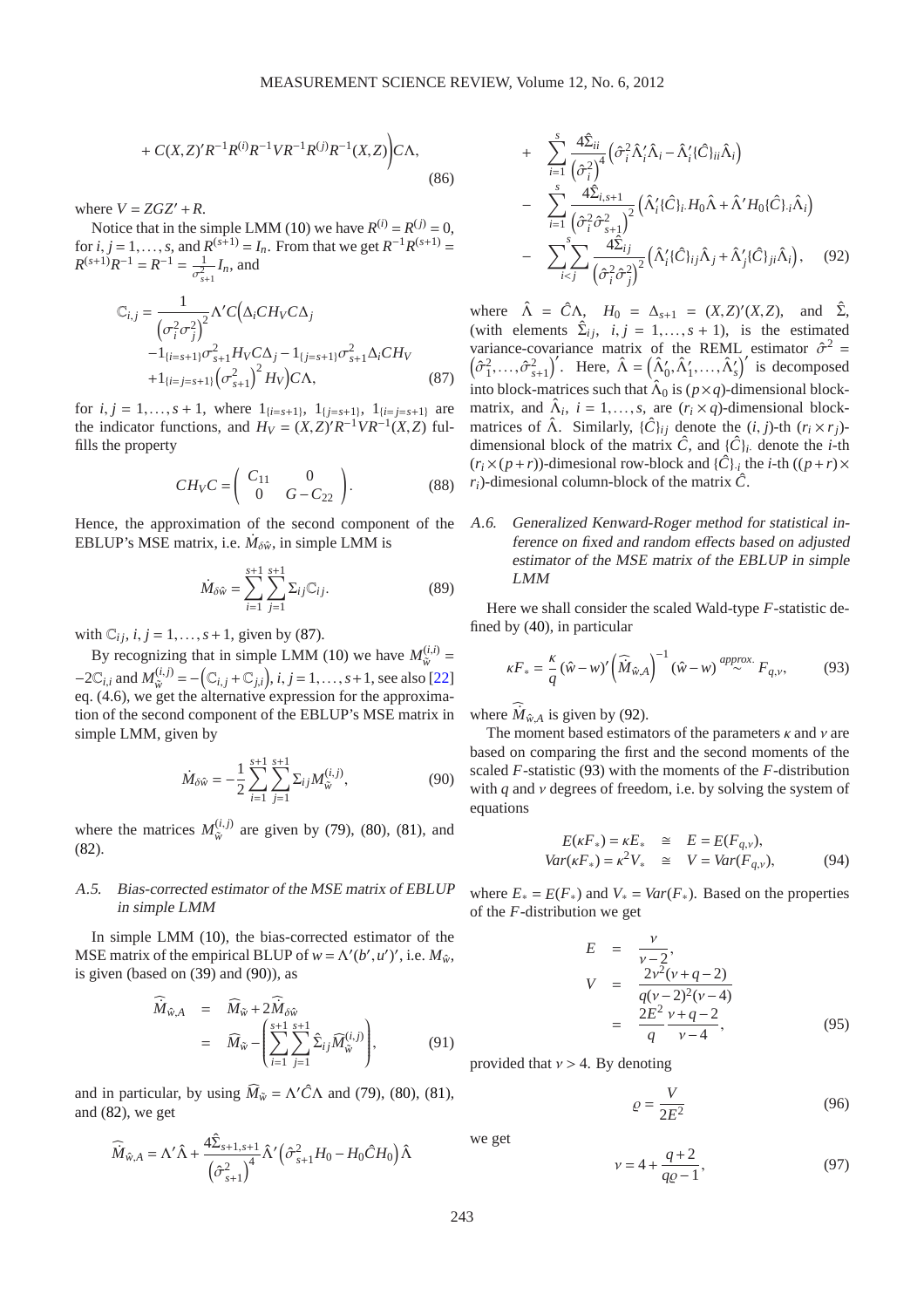and consequently, the moment estimators of  $\kappa$  and  $\nu$  are given as

<span id="page-10-2"></span>
$$
\begin{array}{rcl}\n\tilde{\kappa} & = & \frac{\tilde{\nu}}{E_*(\tilde{\nu} - 2)} \\
\tilde{\nu} & = & 4 + \frac{q + 2}{q\tilde{\varrho} - 1},\n\end{array} \tag{98}
$$

where

$$
\tilde{\varrho} = \frac{V_*}{2E_*^2}.\tag{99}
$$

The expectation and the variance of the statistic *F*<sup>∗</sup> defined by [\(93\)](#page-9-5) can be estimated by using

$$
E_* = E(F_*) = E_{\hat{\sigma}^2} \left( E_{\hat{w}} \left( F_* | \hat{\sigma}^2 \right) \right)
$$
  
\n
$$
V_* = Var(F_*) = E_{\hat{\sigma}^2} \left( Var_{\hat{w}} \left( F_* | \hat{\sigma}^2 \right) \right)
$$
  
\n
$$
+ Var_{\hat{\sigma}^2} \left( E_{\hat{w}} \left( F_* | \hat{\sigma}^2 \right) \right).
$$
 (100)

Alnosaier in [\[1\]](#page-12-7) derived approximations for *E*<sup>∗</sup> and *V*<sup>∗</sup> in the special case, when the *F*-statistic [\(93\)](#page-9-5) is restricted on fixed effects only. The derivation of the approximations *E*<sup>∗</sup> and *V*<sup>∗</sup> in the general case, (i.e. for the *F*-statistic defined by [\(93\)](#page-9-5)), is not presented here. However, in analogy with the derivation of the approximations presented in [\[1\]](#page-12-7), we suggest  $\dot{E}_*$  and  $\dot{V}_*$ , as the approximations of *E*<sup>∗</sup> and *V*∗, in the following form

$$
\dot{E}_{*} = 1 + \frac{A_{2}}{q}, \n\dot{V}_{*} = \frac{2}{q}(1+B),
$$
\n(101)

where

$$
B = \frac{1}{2q} (A_1 + 6A_2),
$$
  
\n
$$
A_1 = \sum_{i=1}^{s+1} \sum_{j=1}^{s+1} \Sigma_{ij} \text{tr} \Big( M_{\tilde{w}}^{-1} M_{\tilde{w}}^{(i)} \Big) \text{tr} \Big( M_{\tilde{w}}^{-1} M_{\tilde{w}}^{(j)} \Big),
$$
  
\n
$$
A_2 = \sum_{i=1}^{s+1} \sum_{j=1}^{s+1} \Sigma_{ij} \text{tr} \Big( M_{\tilde{w}}^{-1} M_{\tilde{w}}^{(i)} M_{\tilde{w}}^{-1} M_{\tilde{w}}^{(j)} \Big). \tag{102}
$$

The suggested approximations depend on the unknown variance components  $\sigma^2 = (\sigma_1^2, \ldots, \sigma_{s+1}^2)'$ . Consequently, the suggested estimators of the parameters  $\kappa$  and  $\nu$ , based on the estimated versions of [\(98\)](#page-10-2), are

$$
\hat{\kappa} = \frac{\hat{\nu}}{\hat{E}_*(\hat{\nu} - 2)}
$$
\n
$$
\hat{\nu} = 4 + \frac{q+2}{q\hat{\nu} - 1},
$$
\n(103)

where

$$
\hat{\varrho} = \frac{\widehat{V}_*}{2\widehat{E}_*^2},\tag{104}
$$

and

$$
\widehat{\dot{E}}_* = 1 + \frac{\hat{A}_2}{q},
$$

with

$$
\hat{B} = \frac{1}{2q} (\hat{A}_1 + 6\hat{A}_2), \n\hat{A}_1 = \sum_{i=1}^{s+1} \sum_{j=1}^{s+1} \hat{\Sigma}_{ij} \text{tr} (\widehat{M}_{\hat{w}}^{-1} \widehat{M}_{\hat{w}}^{(i)}) \text{tr} (\widehat{M}_{\hat{w}}^{-1} \widehat{M}_{\hat{w}}^{(j)}), \n\hat{A}_2 = \sum_{i=1}^{s+1} \sum_{j=1}^{s+1} \hat{\Sigma}_{ij} \text{tr} (\widehat{M}_{\hat{w}}^{-1} \widehat{M}_{\hat{w}}^{(i)} \widehat{M}_{\hat{w}}^{-1} \widehat{M}_{\hat{w}}^{(j)}).
$$
\n(106)

 $\widehat{V}_* = \frac{2}{3}$ 

*q*

 $(1+\hat{B})$ 

 $(105)$ 

In particular, by using  $\widehat{M}_{\tilde{w}} = \Lambda' \widehat{C} \Lambda = \Lambda' \widehat{\Lambda}$  and [\(78\)](#page-8-0), we finally get

<span id="page-10-0"></span>
$$
\hat{A}_{1} = \sum_{i=1}^{s} \frac{\hat{\Sigma}_{ii}}{(\hat{\sigma}_{i}^{2})^{4}} tr ((\Lambda' \hat{\Lambda})^{-1} \hat{\Lambda}'_{i} \hat{\Lambda}_{i})^{2} \n+ \sum_{i < j}^{s} \frac{2 \hat{\Sigma}_{ij}}{(\hat{\sigma}_{i}^{2} \hat{\sigma}_{j}^{2})^{2}} \n\times tr ((\Lambda' \hat{\Lambda})^{-1} \hat{\Lambda}'_{i} \hat{\Lambda}_{i}) tr ((\Lambda' \hat{\Lambda})^{-1} \hat{\Lambda}'_{j} \hat{\Lambda}_{j}) \n+ \sum_{i=1}^{s} \frac{2 \hat{\Sigma}_{i, s+1}}{(\hat{\sigma}_{i}^{2} \hat{\sigma}_{s+1}^{2})^{2}} \n\times tr ((\Lambda' \hat{\Lambda})^{-1} \hat{\Lambda}'_{i} \hat{\Lambda}_{i}) tr ((\Lambda' \hat{\Lambda})^{-1} \hat{\Lambda}' H_{0} \hat{\Lambda}) \n+ \frac{\hat{\Sigma}_{s+1, s+1}}{(\hat{\sigma}_{s+1}^{2})^{4}} tr ((\Lambda' \hat{\Lambda})^{-1} \hat{\Lambda}' H_{0} \hat{\Lambda})^{2}, \qquad (107)
$$

<span id="page-10-1"></span>
$$
\hat{A}_{2} = \sum_{i=1}^{s} \frac{\hat{\Sigma}_{ii}}{(\hat{\sigma}_{i}^{2})^{4}} tr \Biggl( \Biggl( \Lambda' \hat{\Lambda} \Biggr)^{-1} \hat{\Lambda}'_{i} \hat{\Lambda}_{i} \Biggr)^{2} \Biggr) \n+ \sum_{i
$$

as before,  $\hat{\Lambda} = \hat{C}\Lambda$ ,  $H_0 = \Delta_{s+1} = (X,Z)'(X,Z)$ , and  $\hat{\Sigma}$ , (with elements  $\hat{\Sigma}_{ij}$ ,  $i, j = 1,..., s + 1$ ), is the estimated variance-covariance matrix of the REML estimator  $\hat{\sigma}^2 = (\hat{\sigma}_1^2, ..., \hat{\sigma}_{s+1}^2)'$ .  $\hat{\Lambda} = (\hat{\Lambda}'_0, \hat{\Lambda}'_1, ..., \hat{\Lambda}'_s)'$  is decomposed into block-matrices such that  $\hat{\Lambda}_0$  is  $(p \times q)$ -dimensional blockmatrix, and  $\hat{\Lambda}_i$ ,  $i = 1, ..., s$ , are  $(r_i \times q)$ -dimensional blockmatrices of  $\hat{\Lambda}$ . Similarly,  $\{\hat{C}\}_{ij}$  denote the  $(i, j)$ -th  $(r_i \times r_j)$ dimensional block of the matrix  $\hat{C}$ , and  $\{\hat{C}\}_i$ <sup>*i*</sup> denote the *i*-th  $(r_i \times (p+r))$ -dimensional row-block and  $\{\hat{C}\}_i$  the *i*-th  $((p+r) \times r_i)$ -dimensional column-block of the matrix  $\hat{C}$ .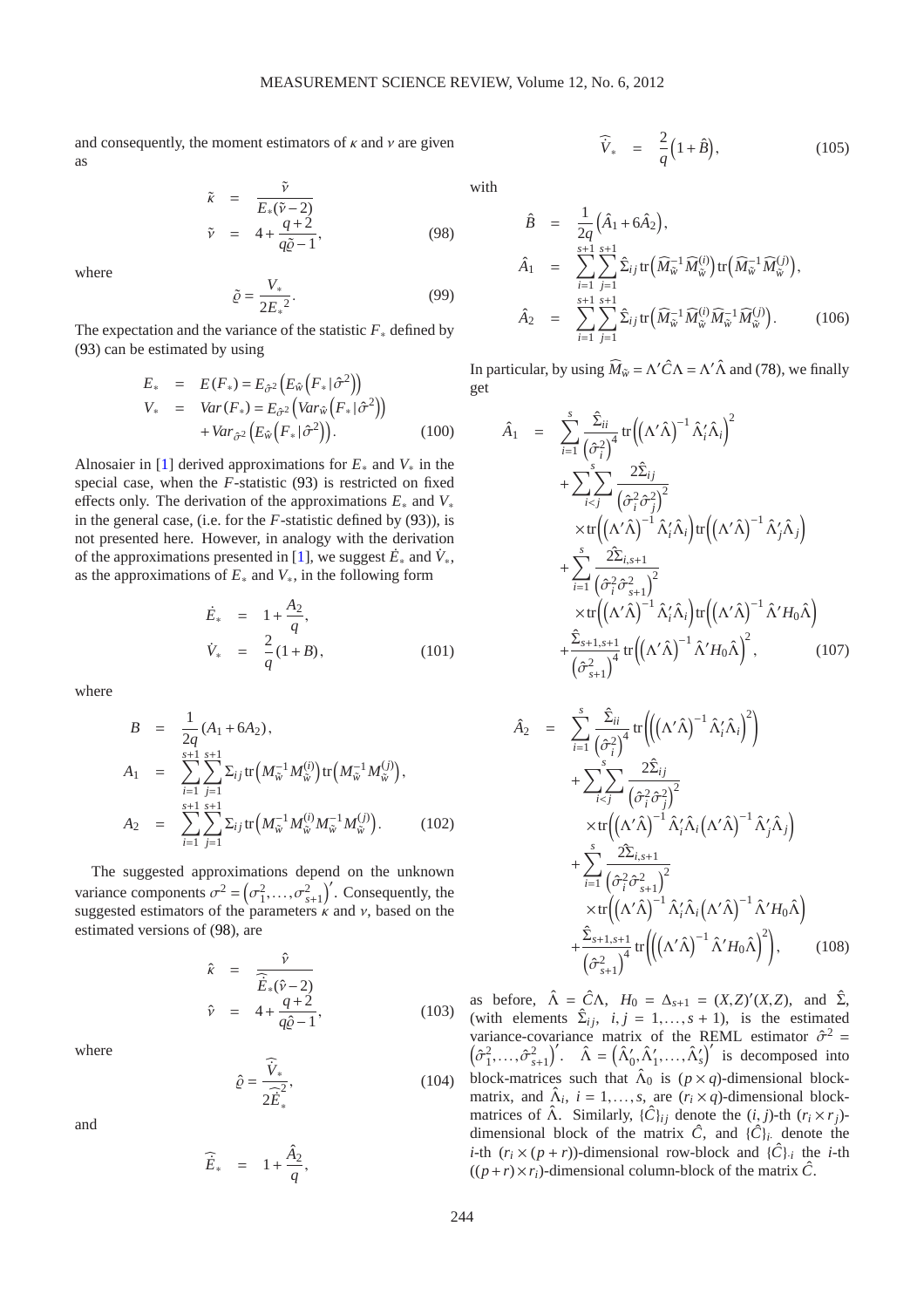# <span id="page-11-0"></span>B. ESTIMATION OF THE VARIANCE COMPONENTS BY SOLVING THE **MMEs**

The presented iterative procedure for estimation of the variance components by solving the Henderson's mixed model equations has been suggested by Searle, Casella and McCulloch in [\[49\]](#page-14-21), see pp. 275–286. The MATLAB version of the algorithm has been implemented by Witkovský in [\[68\]](#page-14-26).

Here we use the same notation as in [\[49\]](#page-14-21). In each step of the suggested iterative procedure, we shall denote  $V^{(t)}$  =  $\sigma^{2(t)}_{t+1}$  $\sum_{s+1}^{2(t)} I_r + Z' Z G^{(t)}, G^{(t)} = \text{diag} \left( \sigma_i^{2(t)} \right)$  $\binom{2(t)}{i}$ *I*<sub>*r*<sub>*i*</sub></sub>). The algorithm starts with the choice of the starting values for variance components  $\sigma^{2(0)} = (\sigma_1^{2(0)}$  $\sigma_{s+1}^{2(0)}, \ldots, \sigma_{s+1}^{2(0)}$  $\sum_{s+1}^{2(0)}$  and setting *t* = 0. In the *t*-th step of the procedure the algorithm solves the system of mixed model equations:

$$
\begin{pmatrix} X'X & X'ZG^{(t)} \\ Z'X & V^{(t)} \end{pmatrix} \begin{pmatrix} \tilde{b}^{(t)} \\ \tilde{v}^{(t)} \end{pmatrix} = \begin{pmatrix} X'y \\ Z'y \end{pmatrix}, \quad (109)
$$

and  $\tilde{u}^{(t)} = G^{(t)} \tilde{v}^{(t)}$ .

## B.1. ML estimates of the variance components

The ML estimates of the variance components are calculated iteratively as

$$
\sigma_i^{2^{(t+1)}} = \frac{\tilde{u}_i^{(t)'} \tilde{u}_i^{(t)}}{r_i - \text{tr}\left(W_{ii}^{(t)}\right)}, \quad i = 1, ..., s,
$$
\n
$$
\sigma_{s+1}^{2} \quad = \quad \frac{y' \left(y - X\tilde{b}^{(t)} - Z\tilde{u}^{(t)}\right)}{n}, \tag{110}
$$

where  $\tilde{u}_i^{(t)}$  $\hat{u}^{(t)}$  is the *i*-th *r*<sub>*i*</sub>-dimensional subvector of  $\tilde{u}^{(t)}$  and  $W_{ii}^{(t)}$ *ii* is the *i*-th diagonal block of the matrix  $W^{(t)}$ , where

$$
W^{(t)} = \sigma_{s+1}^{2(t)} V^{(t)}{}^{-1} = \sigma_{s+1}^{2(t)} \left( \sigma_{s+1}^{2(t)} I_r + Z' Z G^{(t)} \right)^{-1} . \tag{111}
$$

The iterative procedure should be stopped after the *t*-th step if  $\left\|\sigma^{2^{(t)}} - \sigma^{2^{(t-1)}}\right\| < \varepsilon$ , for the chosen precision limit  $\varepsilon$ , and where  $\sigma^{2(t)} = \left(\sigma_1^2\right)$  $(c^{(t)}, \ldots, c^{(t)}_{r+1})$  $(t)\bigg)^{\prime}$ .

The final solutions of the iterative procedure are denoted by  $\hat{b}$ ,  $\hat{u} = (\hat{u}'_1, \dots, \hat{u}'_s)'$ , and  $\hat{\sigma}^2 = (\hat{\sigma}_1^2, \dots, \hat{\sigma}_{s+1}^2)'$ . Similarly, we denote  $\hat{W}$  and use the adequate notation  $\hat{G}$ ,  $\hat{R}$ , and  $\hat{C}$  for the estimated versions of matrices *G*, *R*, and *C*.

The log-likelihood function for ML estimation evaluated at the ML estimates  $\hat{b}$  and  $\hat{\sigma}^2$ , say loglik<sub>*ML*</sub>, is

$$
\begin{array}{rcl} \n\text{loglik}_{ML} & = & -\frac{1}{2}n\log(2\pi) - \frac{1}{2}\log(|\hat{V}|) \\ \n& -\frac{1}{2}\left(y - X\hat{b}\right)'\hat{V}^{-1}\left(y - X\hat{b}\right), \\ \n& = & -\frac{1}{2}\left(n\log\left(2\pi\hat{\sigma}_{s+1}^{2}\right) - \log\left(|\hat{W}|\right) + n\right), \end{array} \tag{112}
$$

where  $\hat{V} = Z\hat{G}Z' + \hat{\sigma}_{s+1}^2 I_n$  and  $\hat{W} = (I_r + Z'Z\hat{G}/\hat{\sigma}_{s+1}^2)^{-1}$ .

The Fisher information matrix (which is in fact the inverse of the asymptotic variance-covariance matrix) of the ML estimators of the variance components, say  $I_{ML}(\sigma^2)$ , can be evaluated at the ML estimates  $\hat{\sigma}^2$  as

<span id="page-11-1"></span>
$$
I_{ML}(\hat{\sigma}^2) = \frac{1}{2} \times \left\{ \begin{array}{l} \left\{ \frac{\delta_{ij}[r_i - 2\operatorname{tr}(\hat{W}_{ii})] + \operatorname{tr}(\hat{W}_{ij}\hat{W}_{ji})}{\delta_i^2 \hat{\sigma}_j^2} \right\}_{i,j=1}^s & \left\{ \frac{\operatorname{tr}(\hat{W}_{ii}) - \sum_{j}^s \operatorname{tr}(\hat{W}_{ij}\hat{W}_{ji})}{\delta_i^2 \hat{\sigma}_{s+1}^2} \right\}_{i=1}^s \\ \left\{ \begin{array}{l} \left( \frac{\operatorname{tr}(\hat{W}_{ii}) - \sum_{j}^s \operatorname{tr}(\hat{W}_{ij}\hat{W}_{ji})}{\delta_i^2 \hat{\sigma}_{s+1}^2} \right)_{i=1}^s & \frac{n - m + \operatorname{tr}(\hat{W}^2)}{\hat{\sigma}_{s+1}^4} \\ \end{array} \right\}, \tag{113}
$$

where  $\delta_{ij} = 1$  if  $i = j$ , otherwise  $\delta_{ij} = 0$ , and  $\hat{W}_{ij}$  is the  $(r_i \times r_j)$ block of the matrix  $\hat{W}$ .

## B.2. REML estimates of the variance components

Similarly, the REML estimates of the variance components are calculated iteratively as

$$
\sigma_i^{2^{(t+1)}} = \frac{\tilde{u}_i^{(t)'} \tilde{u}_i^{(t)}}{r_i - \text{tr}(T_{ii}^{(t)})}, \quad i = 1, ..., s,
$$
  

$$
\sigma_{s+1}^2 \qquad = \frac{y' (y - X\tilde{b}^{(t)} - Z\tilde{u}^{(t)})}{n - r_X}, \qquad (114)
$$

where by  $r_X$  we denote the rank of the matrix  $X$ ,  $\tilde{u}^{(t)}_i$  $i^{(i)}$  is the *i*-th *r*<sub>*i*</sub>-dimensional subvector of  $\tilde{u}^{(t)}$  and  $T_{ii}^{(t)}$  is the *i*-th diagonal block of the matrix  $T^{(t)}$ , where

$$
T^{(t)} = \sigma_{s+1}^2 \left( \sigma_{s+1}^2 \right) (t) I_r + M G^{(t)} \right)^{-1}, \tag{115}
$$

where  $M = Z'Z - Z'X(X'X)^{-}X'Z$ .

σ

The log-likelihood function for REML estimation evaluated at the REML estimates  $\hat{\sigma}^2$ , say loglik<sub>*REML*</sub>, is

$$
\text{loglik}_{REML} = -\frac{1}{2} (n - r_X) \log(2\pi) - \frac{1}{2} \log(|B'\hat{V}B|)
$$
  

$$
-\frac{1}{2} y' B (B'\hat{V}B)^{-1} B' y,
$$
  

$$
= -\frac{1}{2} (n - r_X) \log(2\pi \hat{\sigma}_{s+1}^2)
$$
  

$$
-\frac{1}{2} (-\log(|\hat{T}|) + (n - r_X)), \qquad (116)
$$

where *B* is an  $n \times (n - r_X)$  matrix, such that  $BB' = I_n$  $X(X'X)^{-}X'$  and  $B'B = I_{n-rX}$ . Further,  $\hat{T} = (I_r + M\hat{G}/\hat{\sigma}_{s+1}^2)^{-1}$ .

The Fisher information matrix of the REML estimators of the variance components,  $I_{REML}(\sigma^2)$ , can be evaluated at the REML estimates  $\hat{\sigma}^2$  as

<span id="page-11-2"></span>
$$
I_{REML}(\hat{\sigma}^2) = \frac{1}{2} \times \left\{ \begin{array}{l} \left\{ \frac{\delta_{ij}[r_i - 2\text{tr}(\hat{T}_{ii}) + \text{tr}(\hat{T}_{ij}\hat{T}_{ji})}{\delta_i^2 \hat{\sigma}_j^2} \right\}_{i,j=1}^s & \left\{ \frac{\text{tr}(\hat{T}_{ii}) - \sum_j^s \text{tr}(\hat{T}_{ij}\hat{T}_{ji})}{\delta_i^2 \hat{\sigma}_{j+1}^2} \right\}_{i=1}^s\\ \left\{ \begin{array}{l} \frac{\text{tr}(\hat{T}_{ii}) - \sum_j^s \text{tr}(\hat{T}_{ij}\hat{T}_{ji})}{\delta_i^2 \hat{\sigma}_{j+1}^2} \right\}_{i=1}^s & \frac{n - r_X - r + \text{tr}(\hat{T}^2)}{\hat{\sigma}_{j+1}^4} \end{array} \right\}, \quad (117)
$$

where  $\delta_{ij} = 1$  if  $i = j$ , otherwise  $\delta_{ij} = 0$ , and  $\hat{T}_{ij}$  is the  $(r_i \times r_j)$ block of the matrix *T*ˆ.

Similarly, the final solutions of the procedure are denoted by  $\hat{b}$ ,  $\hat{u} = (\hat{u}'_1, \dots, \hat{u}'_s)'$ , and  $\hat{\sigma}^2 = (\hat{\sigma}_1^2, \dots, \hat{\sigma}_{s+1}^2)'$ . Further, we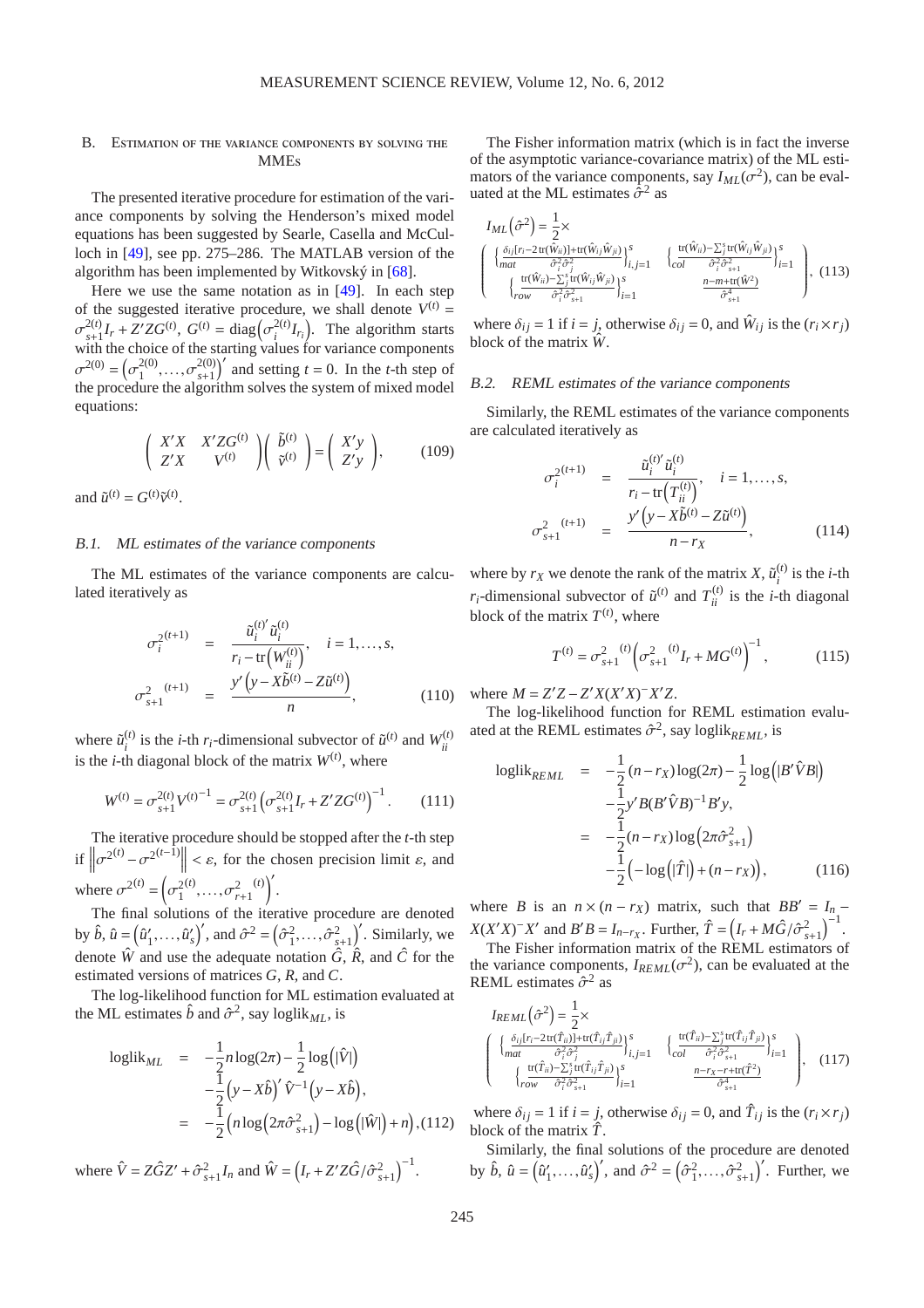denote  $\hat{T}$ , and use the adequate notation  $\hat{G}$ ,  $\hat{R}$ , and  $\hat{C}$  for the  $i, j = 1, ..., s + 1$ , and by using [\(117\)](#page-11-2) we get estimated versions of matrices *G*, *R*, and *C*.

For more details on ML and REML estimators see the Chapter 6 in Searle et al. (1992).

## B.3. MINQE's of the variance components

For completeness, here we present procedures to calculate the MINQE(I) and the MINQE(U,I) estimators of the variance components at given (prior) values of the variance components  $\sigma^{2(0)} = (\sigma_1^{\bar{2}(0)}$  $\sigma_{s+1}^{2(0)}, \ldots, \sigma_{s+1}^{2(0)}$  $\binom{2(0)}{s+1}$ . Here we assume that  $\sigma_i^{2(0)}$  $i^{2(0)} > 0$ for all  $i = 1, \ldots, s + 1$ . For more details on minimum norm quadratic estimation of the variance components see e.g. [\[33\]](#page-13-19), [\[42\]](#page-13-20), and [\[43\]](#page-13-21).

The MINQE(I) of  $\sigma^2$ , say  $\hat{\sigma}^2$ , at the prior value  $\sigma^{2(0)}$  is defined as the solution of the following system of equations

$$
H_{(I)}\hat{\sigma}^2 = q,\tag{118}
$$

where by  $H_{(I)}$  we denote the  $(s + 1 \times s + 1)$ -dimensional MINQE(I)-matrix and  $q = (q_1, \ldots, q_{s+1})'$  denotes the vector of MINQE quadratic forms. The matrix  $H_{(I)}$  is defined by its elements as

$$
\{H_{(I)}\}_{ij} = \text{tr}\bigg(V^{(0)^{-1}}V_iV^{(0)^{-1}}V_j\bigg),\tag{119}
$$

 $i, j = 1, \ldots, s + 1$ , where  $V_i = Z_i Z'_i$ , for  $i = 1, \ldots, s, V_{s+1} = I_n$ , and  $V^{(0)} = ZG^{(0)}Z' + \sigma_{s+1}^{2(0)}$  $\sum_{i=1}^{2(0)} I_n = \sum_{i=1}^{s+1} \sigma_i^{2(0)}$  $i^{2(0)}V_i$ . The matrix *H*<sub>(*I*)</sub> can be easily evaluated by using [\(113\)](#page-11-1), namely

$$
H_{(I)} = 2I_{ML}(\sigma^{2(0)}).
$$
 (120)

Further, the vector *q* of MINQE quadratic forms, defined by its elements as

$$
q_i = y' \left( M_X V^{(0)} M_X \right)^+ V_i \left( M_X V^{(0)} M_X \right)^+ y, \tag{121}
$$

 $i = 1, \ldots, s+1$ , with  $M_X = I_n - X(X'X)^{-X}$ , could be easily evaluated by using

$$
q_i = \frac{\tilde{u}_i^{(0)'} \tilde{u}_i^{(0)}}{\left(\sigma_i^{2(0)}\right)^2}, \quad i = 1, ..., s,
$$
  

$$
q_{s+1} = \frac{\left(y - X\tilde{b}^{(0)} - Z\tilde{u}^{(0)}\right)' \left(y - X\tilde{b}^{(0)} - Z\tilde{u}^{(0)}\right)}{\left(\sigma_{s+1}^{2(0)}\right)^2}, (122)
$$

where  $\tilde{u}_i^{(0)}$ <sup>(0)</sup> is the *i*-th *r*<sub>*i*</sub>-dimensional subvector of  $\tilde{u}^{(0)}$ .

<span id="page-12-9"></span>Similarly, the MINQE(U,I) of  $\sigma^2$ , say  $\hat{\sigma}^2$ , at the prior value  $\sigma^{2(0)}$  is defined as the solution of the following system of equations

$$
H_{(UI)}\hat{\sigma}^2 = q,\tag{123}
$$

where  $H_{(UI)}$  denotes the  $(s + 1 \times s + 1)$ -dimensional MINQE(U,I) matrix, defined by its elements

$$
\{H_{(UI)}\}_{ij} = \text{tr}\Big(\big(M_X V^{(0)} M_X\big)^+ V_i \big(M_X V^{(0)} M_X\big)^+ V_j\Big), \quad (124)
$$

$$
H_{(UI)} = 2I_{REML}(\sigma^{2(0)}). \tag{125}
$$

Note that the MINQE  $\hat{\sigma}^2$ , defined by [\(118\)](#page-12-8) or by [\(123\)](#page-12-9), is not given uniquely unless the MINQE matrix is of full rank. In fact, one version of the solution to the MINQE equations is  $\hat{\sigma}^2 = H^+q$ , where  $H^+$  denote the Moore-Penrose *g*-inverse of the appropriate MINQE matrix.

The MINQE of unbiasedly estimable vector  $F\sigma^2$ , where *F* is such matrix that  $F' = HA$  for some matrix *A*, is  $F\hat{\sigma}^2$ , and is unique.

<span id="page-12-8"></span>In particular, under given assumptions, the MINQE(U,I)  $F\hat{\sigma}^2$ , with *F* such that  $F' = H_{(UI)}A$  for some matrix *A*, is the  $\sigma^{2(0)}$ -locally minimum variance unbiased invariant estimator of  $F\sigma^2$  with

$$
E(F\hat{\sigma}^2) = F\sigma^2,
$$
  
\n
$$
Var(F\hat{\sigma}^2|\sigma^{2(0)}) = 2FH_{(UI)}^-F'
$$
  
\n
$$
= 2A'H_{(UI)}A.
$$
 (126)

On the other hand, the MINQE(I)  $F\hat{\sigma}^2$  is a biased estimator of  $F\sigma^2$  with

$$
E(F\hat{\sigma}^2) = FH^-_{(I)}H_{(UI)}\sigma^2,
$$
  
 
$$
Var\left(F\tilde{\sigma}^2|\sigma^{2(0)}\right) = 2FH^-_{(I)}H_{(UI)}H^-_{(I)}F'.
$$
 (127)

## **REFERENCES**

- <span id="page-12-7"></span>[1] Alnosaier, W.S. (2007). *Kenward-Roger Approximate F Test for Fixed E*ff*ects in Mixed Linear Models*. Dissertation Thesis submitted to Oregon State University, April 25, 2007. http://[ir.library.oregonstate.edu](http://ir.library.oregonstate.edu/xmlui/bitstream/handle/1957/5262/mydissertation.pdf)
- <span id="page-12-4"></span>[2] Arendacká, B. (2007). Fiducial generalized pivots for a variance component vs. an approximate confidence Interval. *Measurement Science Review* 7 (6), 55 – 63.
- <span id="page-12-5"></span>[3] Arendacká, B. (2012). Approximate interval for the betweengroup variance under heteroscedasticity. *Journal of Statistical Computation* & *Simulation* 82 (2), 209 – 218.
- <span id="page-12-6"></span>[4] Arendacká, B. (2012). A note on fiducial generalized pivots for  $\sigma_A^2$  in one-way heteroscedastic ANOVA with random effects. *Statistics* 46 (4), 489 – 504.
- <span id="page-12-2"></span>[5] Caliński, T., Kageyama, S. (2008). On the analysis of experiments in affine resolvable designs. *Journal of Statistical Planning and Inference* 138, 3350 – 3356.
- <span id="page-12-3"></span>[6] Chvosteková, M., Witkovský, V. (2009). Exact likelihood ratio test for the parameters of the linear regression model with normal errors. *Measurement Science Review* 9 (1), 1 – 8.
- <span id="page-12-0"></span>[7] Cui, X., Churchill, G.A. (2003). How many mice and how many arrays? Replication of cDNA microarray experiments. In *Lin, S.M. and Allred, E.T. (eds), Methods of Microarray Data Analysis III*, New York: Kluwer.
- <span id="page-12-1"></span>[8] Cui, X., Hwang, J.T.G, Qiu, J., Blades, N.J., Churchill, G.A. (2005). Improved statistical tests for differential gene expression by shrinking variance components estimates. *Biostatistics*  $6(1), 59-75.$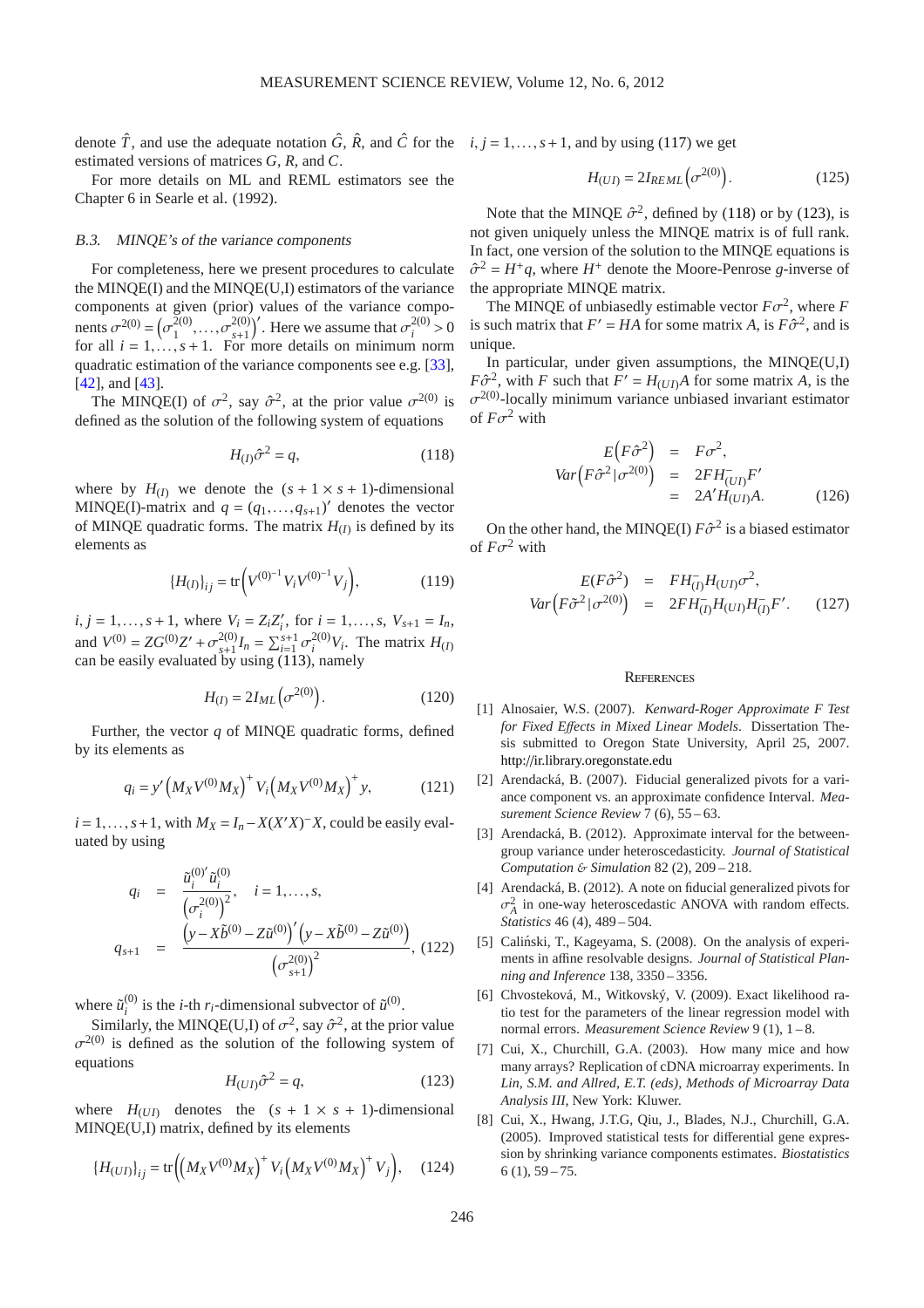- <span id="page-13-4"></span>[9] Cui, X., Affourtit, J., Shockley, K.R., Woo, Y., Churchill, G.A. (2006). Inheritance patterns of transcript levels in F1 hybrid mice. *Genetics* 174, 627 – 637.
- <span id="page-13-36"></span>[10] Das, K., Jiang, J., Rao, J.N.K. (2004). Mean squared error of empirical predictor. *Annals of Statistics* 32, 818 -d' $\zeta$ <sup>2</sup>840.
- <span id="page-13-3"></span>[11] Domotor, Z. (2012). Algebraic frameworks for measurement in the natural sciences. *Measurement Science Review* 12 (6), 213 – 233.
- <span id="page-13-25"></span>[12] Elston, D.A. (1998). Estimation of denominator degrees of freedom of F-distributions for assessing Wald statistics for fixed-effect factors in unbalanced mixed models. *Biometrics*  $54(3)$ ,  $1085 - 1096$ .
- <span id="page-13-22"></span>[13] Fai, A.H.T., Cornelius, P.L. (1996). Approximate F-tests of multiple degree of freedom hypotheses in generalized least squares analyses of unbalanced split-plot experiments. *Journal of Statistical Computing and Simulation* 54, 363 – 378.
- <span id="page-13-6"></span>[14] Fonseca, M., Mathew, T., Mexia, J.T., Zmyślony, R. (2007). Tolerance intervals in a two-way nested model with mixed or random effects. *Statistics* 41 (4), 289 – 300.
- <span id="page-13-1"></span>[15] Gelman, A. (2005). Analysis of variance: Why it is more important than ever. *The Annals of Statistics* 33 (1), 1 – 31.
- <span id="page-13-23"></span>[16] Giesbrecht, F.G., Burns, J.C. (1985). Two-stage analysis based on a mixed model: Large sample asymptotic theory and smallsample simulation results. *Biometrics* 41, 477 – 486.
- <span id="page-13-15"></span>[17] Hartley, H.O., Rao, J.N.K. (1967). Maximum-likelihood estimation for the mixed analysis of variance model. *Biometrika* 54, 93 – 108.
- <span id="page-13-5"></span>[18] Hartung, J., Knapp, G., Sinha, B.K. (2008). *Statistical Meta-Analysis with Applications*, New York: Wiley.
- <span id="page-13-17"></span>[19] Harville, D.A. (1977). Maximum likelihood approaches to variance component estimation and to related problems. *Journal of the American Statistical Association* 72, 320 – 38.
- <span id="page-13-31"></span>[20] Harville, D.A. (1985). Decomposition of prediction error. *Journal of the American Statistical Association* 80, 132 – 138.
- <span id="page-13-34"></span>[21] Harville, D.A., Jeske, D.R. (1992). Mean squared error of estimation or prediction under a general linear model. *Journal of the American Statistical Association* 87, 724 – 731.
- <span id="page-13-28"></span>[22] Harville, D.A. (2008). Accounting for the estimation of variances and covariances in prediction under general linear model: An overview. *Tatra Mountains Mathematical Publications* 39,  $1 - 15$ .
- <span id="page-13-9"></span>[23] Henderson, C.R. (1953). Estimation of variance and covariance components *Biometrics* 9 (2), 226 – 252.
- <span id="page-13-7"></span>[24] Herdahl, M. (2008). *Linear mixed model for compressor head and flow data with an application*. Department of Mathematical Sciences, Norwegian University of Science and Technology (NTNU), Norway, June 2008. http://[ntnu.diva-portal.org.](http://ntnu.diva-portal.org/smash/record.jsf?pid=diva2:350609)
- <span id="page-13-32"></span>[25] Jeske, D.R., Harville, D.A., (1988). Prediction-interval procedures and (fixed-effects) confidence-interval procedures for mixed linear models. *Communications in Statistics - Theory and Methods* 17, 1053 – 1087.
- <span id="page-13-35"></span>[26] Jiang, J. (1999). On unbiasedness of the empirical BLUE and BLUP. *Statistical and Probability Letters* 41 (1999), 19 – 24.
- <span id="page-13-29"></span>[27] Kackar, R.N., Harville, D.A. (1981). Unbiasedness of twostage estimation and prediction procedures for mixed linear models, *Communications in Statistics - Theory and Methods* 10, 1249 – 1261.
- <span id="page-13-30"></span>[28] Kackar, R.N., Harville, D.A. (1984). Approximations for stan-

dard errors of estimators of fixed and random effects in mixed linear models. *Journal of the American Statistical Association* 79, 853 – 862.

- <span id="page-13-37"></span>[29] Kenward, M.G., Roger, J.H. (1997). Small sample inference for fixed effects from restricted maximum likelihood, *Biometrics* 53, 983 – 997.
- <span id="page-13-38"></span>[30] Kenward, M.G., Roger, J.H. (2009). An improved approximation to the precision of fixed effects from restricted maximum likelihood. *Computational Statistics and Data Analysis* 53 2583 – 2595.
- <span id="page-13-8"></span>[31] Krishnamoorthy, K., Mathew, T. (2009). *Statistical Tolerance Regions: Theory, Applications, and Computation*, New York: Wiley.
- <span id="page-13-18"></span>[32] Laird, N.M., Lange, N., Stram, D. (1987). Maximum likelihood computations with repeated measures: Application of the EM algorithm. *Journal of the American Statistical Association* 82, 97 – 105.
- <span id="page-13-19"></span>[33] LaMotte, L.R. (1973). Quadratic estimation of variance components. *Biometrics* 29, 311 – 330.
- <span id="page-13-11"></span>[34] Lindstrom, M.J., Bates, D.M. (1988). Newton-Raphson and EM algorithms for linear mixed-effects models for repeatedmeasures data. *Journal of the American Statistical Association* 83, 1014 – 1022.
- <span id="page-13-13"></span>[35] Littell, R.C., Milliken, G.A., Stroup, W.W., Wolfinger, R.D., Schabenberger, O. (2006). *SAS for Mixed Models*, Second Edition, Cary, NC: SAS Institute Inc.
- <span id="page-13-2"></span>[36] McCulloch, C.E., Searle, S.R. (2001). *Generalized, Linear, and Mixed Models*, New York: Wiley.
- <span id="page-13-24"></span>[37] McLean, R.A., Sanders, W.L. (1988). Approximating degrees of freedom for standard errors in mixed linear models. In: *Proceedings of the Statistical Computing Section*, Alexandria, VA: American Statistical Association, 50 – 59.
- <span id="page-13-10"></span>[38] McLean, R.A., Sanders, W.L., Stroup, W.W. (1991). A unified approach to mixed linear models. *The American Statistician*  $45, 54 - 64.$
- <span id="page-13-16"></span>[39] Patterson, H.D., Thompson, R. (1971). Recovery of interblock information when block sizes are unequal. *Biometrika* 58, 545 – 554.
- <span id="page-13-14"></span>[40] Pinheiro, J.C., Bates, D.M. (2000): *Mixed-E*ff*ects Models in S and S-PLUS*. Springer-Verlag, New York.
- <span id="page-13-33"></span>[41] Prasad, N.G.N., Rao, J.N.K. (1990). The estimation of the mean squared error of small area estimators. *Journal of the American Statistical Association* 85, 163 – 171.
- <span id="page-13-20"></span>[42] Rao, C.R. (1972). Estimation of variance and covariance components in linear models. *Journal of the American Statistical Association* 67, 112 -d'˙z˝ 115.
- <span id="page-13-21"></span>[43] Rao, C.R., Kleffe, J. (1988). *Estimation of Variance Components and Applications*. North-Holland Publishing Company, Amsterdam.
- <span id="page-13-0"></span>[44] Robinson, G.K. (1991). That BLUP is a good thing: The estimation of random effects. *Statistical Science* 6, 15 - 51.
- <span id="page-13-12"></span>[45] SAS Institute, Inc. (2012), *SAS*/*STAT 9.2 Userd'˙z˝s Guide The MIXED Procedure*. Online Help, Cary, NC: SAS Institute.
- <span id="page-13-26"></span>[46] Satterthwaite, F.E. (1941). Synthesis of variance. *Pyschometrika* 6, 309 – 316.
- <span id="page-13-27"></span>[47] Satterthwaite, F.E. (1946). An approximate distribution of estimates of variance components. *Biometrics Bulletin* 2 (6), 110 – 114.